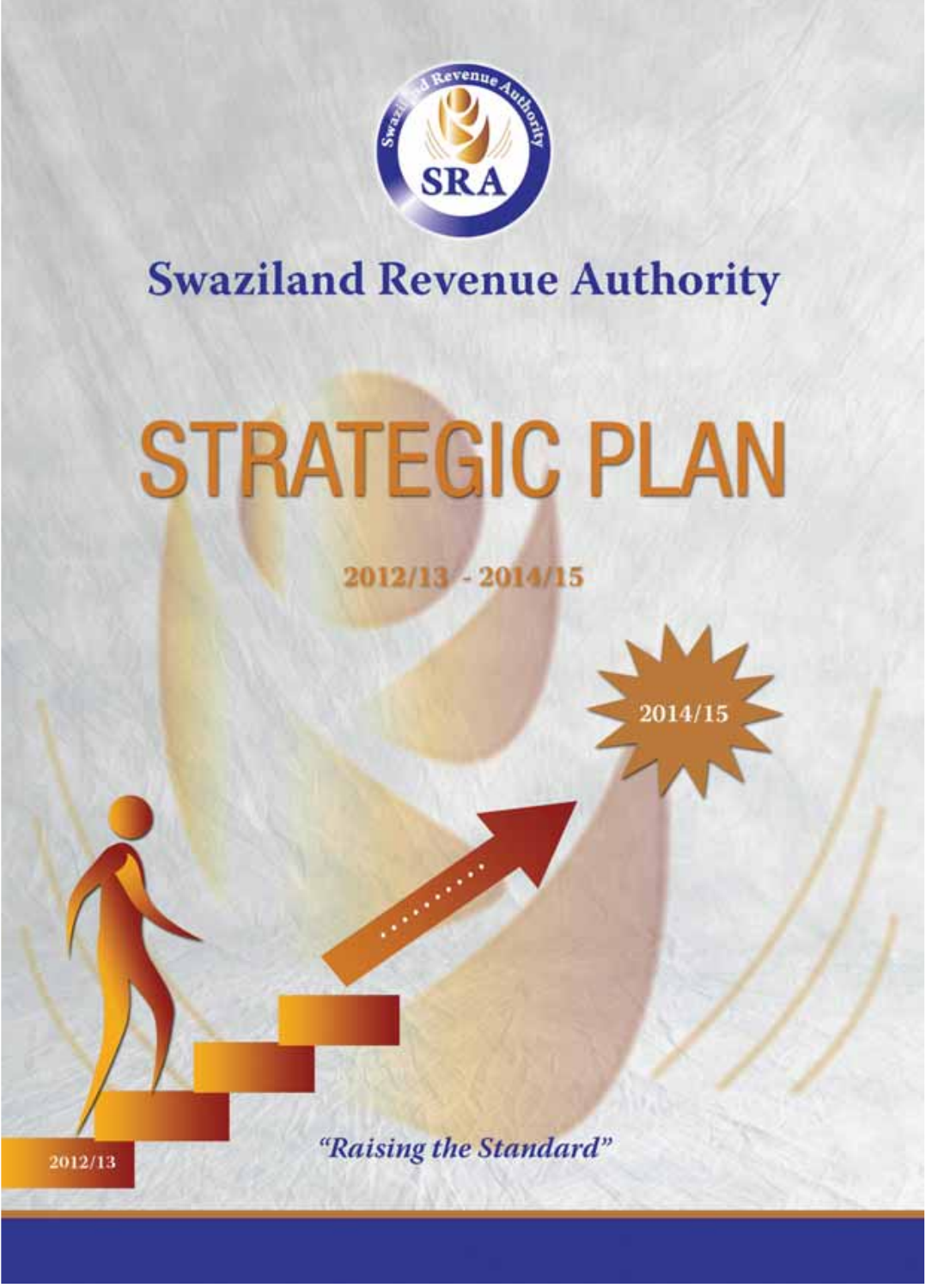## **TABLE OF CONTENTS**

|     |                                                  | $\overline{2}$                                                                                                                                               |
|-----|--------------------------------------------------|--------------------------------------------------------------------------------------------------------------------------------------------------------------|
|     |                                                  | 3                                                                                                                                                            |
|     |                                                  | 6                                                                                                                                                            |
|     |                                                  |                                                                                                                                                              |
| 1.  | Introduction                                     | 9                                                                                                                                                            |
| 2.  | Vision                                           | 9                                                                                                                                                            |
| 3.  | Mission                                          | 9                                                                                                                                                            |
| 4.  | Culture and Values                               | 9                                                                                                                                                            |
| 5.  | <b>Process Overview</b>                          | 10                                                                                                                                                           |
| 6.  | Key Factors for Sustainability and Opportunities | 11                                                                                                                                                           |
| 7.  | Vision and Key Measures                          | 18                                                                                                                                                           |
| 8.  | <b>Strategic Focus Areas</b>                     | 19                                                                                                                                                           |
| 9.  | Corporate Action Plans for Strategy              | 21                                                                                                                                                           |
| 10. | Monitoring and Evaluation                        | 26                                                                                                                                                           |
| 11. | Conclusion                                       | 27                                                                                                                                                           |
|     |                                                  | <b>ABBREVIATIONS</b><br>Foreword by the Minister of Finance, Honourable Majozi V. Sithole<br>Message from the Commissioner General, Mr. Dumisani E. Masilela |

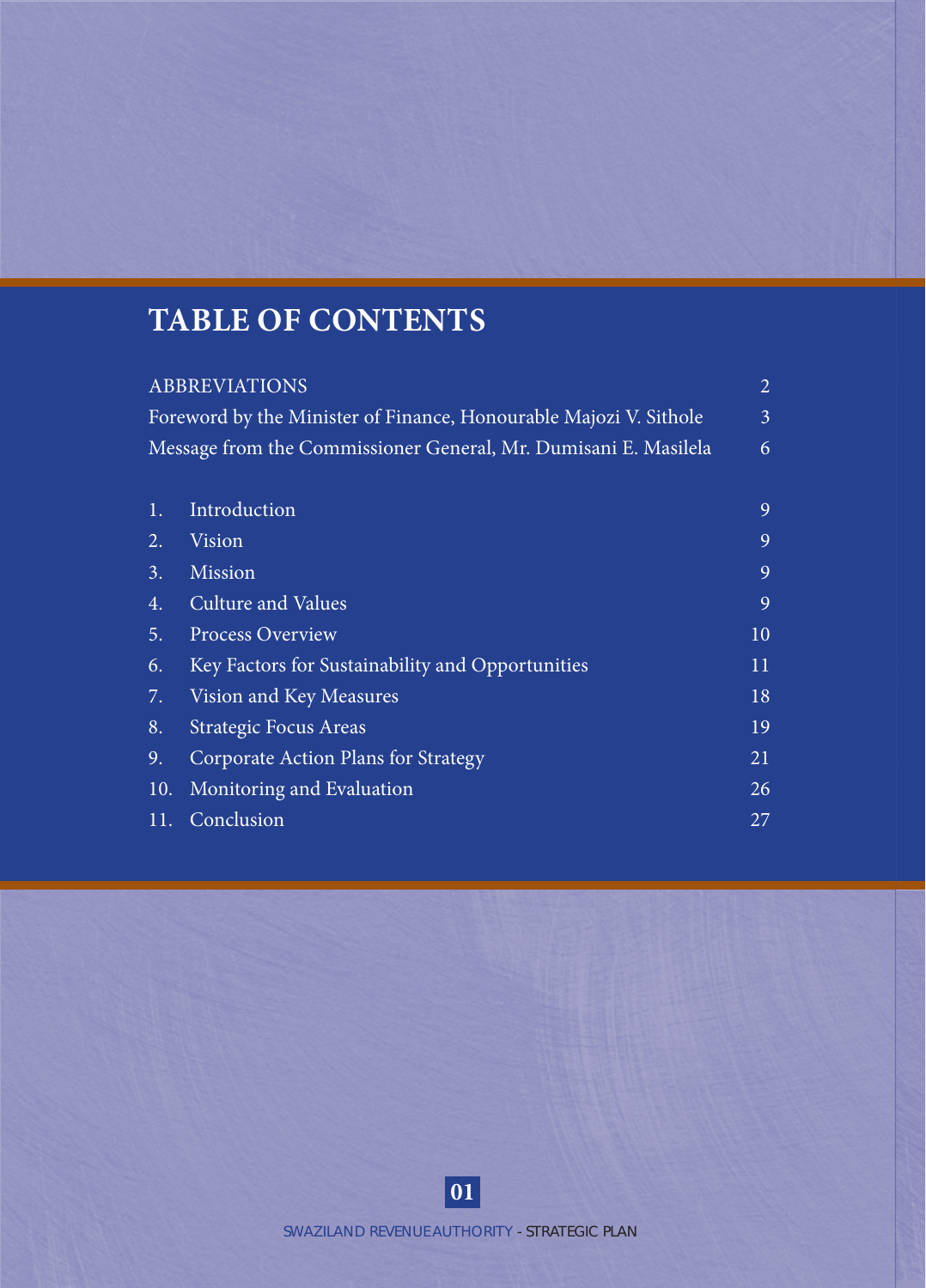## **ABBREVIATIONS**

| <b>CAPEX</b>  | Capital Expenditure                             |
|---------------|-------------------------------------------------|
| <b>COMESA</b> | Common Market for Eastern and Southern Africa   |
| <b>CS</b>     | <b>Corporate Strategy</b>                       |
| E-filing      | <b>Electronic Filing</b>                        |
| IT            | <b>Information Technology</b>                   |
| <b>ICT</b>    | Information and Communication Technology        |
| <b>IRAS</b>   | <b>Integrated Revenue Administration System</b> |
| <b>MOU</b>    | Memorandum of Understanding                     |
| <b>PMS</b>    | Performance Management System                   |
| RA            | Revenue Authority                               |
| RA Act        | Revenue Authority Act of 2008                   |
| <b>SIT</b>    | Strategic Implementation Team                   |
| <b>SACU</b>   | Southern African Customs Union                  |
| <b>SADC</b>   | Southern African Development Community          |
| <b>SLA</b>    | Service Level Agreement                         |
| <b>SRA</b>    | Swaziland Revenue Authority                     |

**02**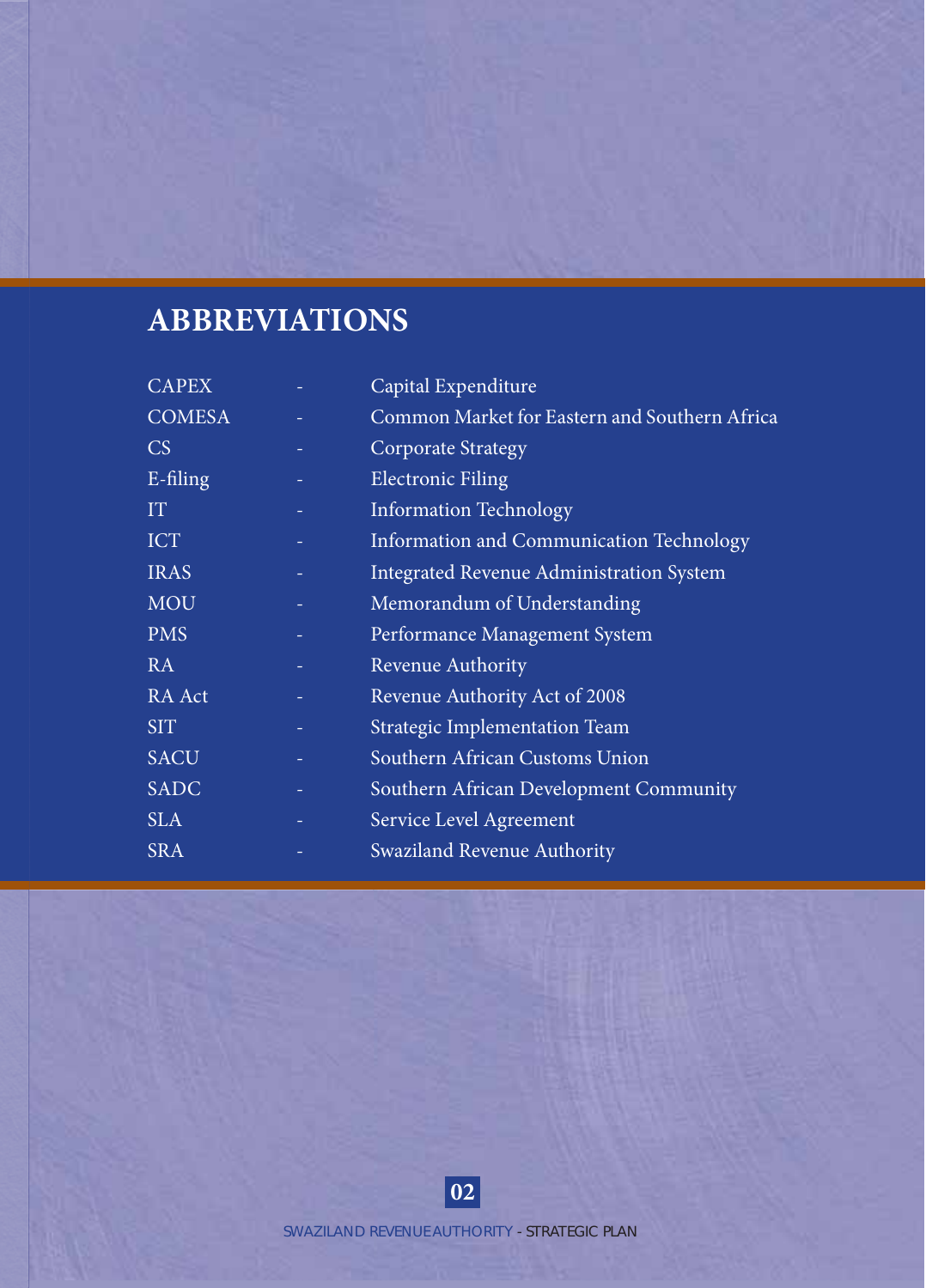#### **FOREWORD BY THE MINISTER OF FINANCE, HONOURABLE MAJOZI V. SITHOLE**



First and foremost, I would like to express my appreciation of the development of the first Strategic Plan of the Swaziland Revenue Authority (SRA) for the period 2012/13 to 2014/15. The SRA has been in existence for slightly over a year and was established during a period when the country was facing serious economic challenges. Under these circumstances, the Authority is challenged to embark on modernization of revenue administration

in order to bring in higher levels of revenue at minimal cost.

The strategic drive of the SRA is a simple one: maximizing the collection of public revenues in a manner that reflects maximum efficiency on both the revenue administration and the taxpayer. The mandate of SRA is not a short term one but it is a process of building a strong and sustainable organisation, central to which are the capacitating of staff of the organisation, acquisition of appropriate technologies and the modernisation of SRA procedures and processes. The SRA also seeks to change the taxpaying culture in Swaziland especially through vigorous taxpayer education and engagement, and by the encouragement of voluntary tax and customs compliance. The SRA has therefore crafted this Strategic Plan which seeks to address all these areas which will result in increased revenue mobilisation and improved customer service.

I welcome the stated vision of being "a Modernised, Credible and Customer Centric Revenue Authority". This vision will be met through four focus areas namely: Cost Efficiencies; Customer Centricity; Human Capital; and

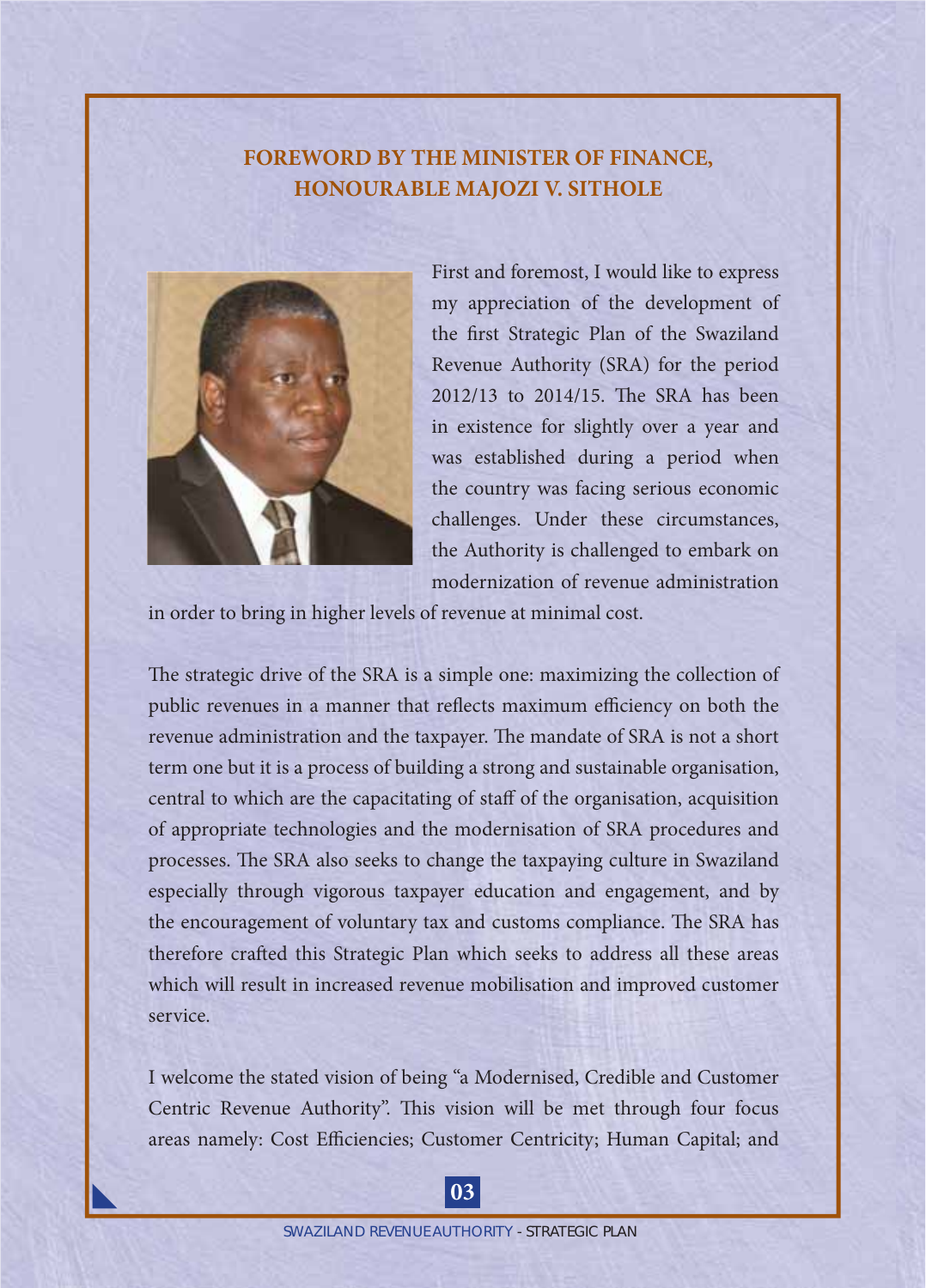Modernization. The Strategic Plan articulates the values of the SRA, which are consistent with the Government's intention for creating this entity.

As part of their strategic direction, the SRA has embarked on its transformation from using a tax type structure to a function based structure. This entailed establishment of the Domestic Taxes Department and that of Modernization. This will go a long way in ensuring that their mandate is met effectively. I note that they have had to contend with a number of rather significant initiatives including the introduction of the Value Added Tax (VAT) and a new Information Technology System, the Integrated Revenue Administration System (IRAS). While it is heavy on the organization, these initiatives could no longer be delayed. It is my expectation that once introduced, these initiatives will go a long way in enhancing revenue collection and improving customer service.

I am also grateful to Cabinet and Parliament for the support they have rendered to me personally as I went about driving the initiative of establishing the SRA. The advice they gave me went a long way in ensuring that we have an empowered organization that is poised to deliver world class services to the taxpayer. I am even more grateful to His Majesty the King for the leadership, encouragement and support as we went about establishing this organization. This strategic plan is designed to ensure that all the aspirations he articulated in its launch are translated into meaningful action. Last but not least, I am humbled by the support this initiative has received from the general public. A lot of people have approached me to express their appreciation to me of the work that has been done by the SRA to date. They have also been extremely helpful in pointing out the many areas which still need significant improvement, which I believe this strategic plan is going to address effectively. I wish to appeal for patience from the nation as we proceed in fine tuning this important national initiative.

I am pleased to present this Strategic Plan document as a three year work plan for the Swaziland Revenue Authority to build a resilient and modern Revenue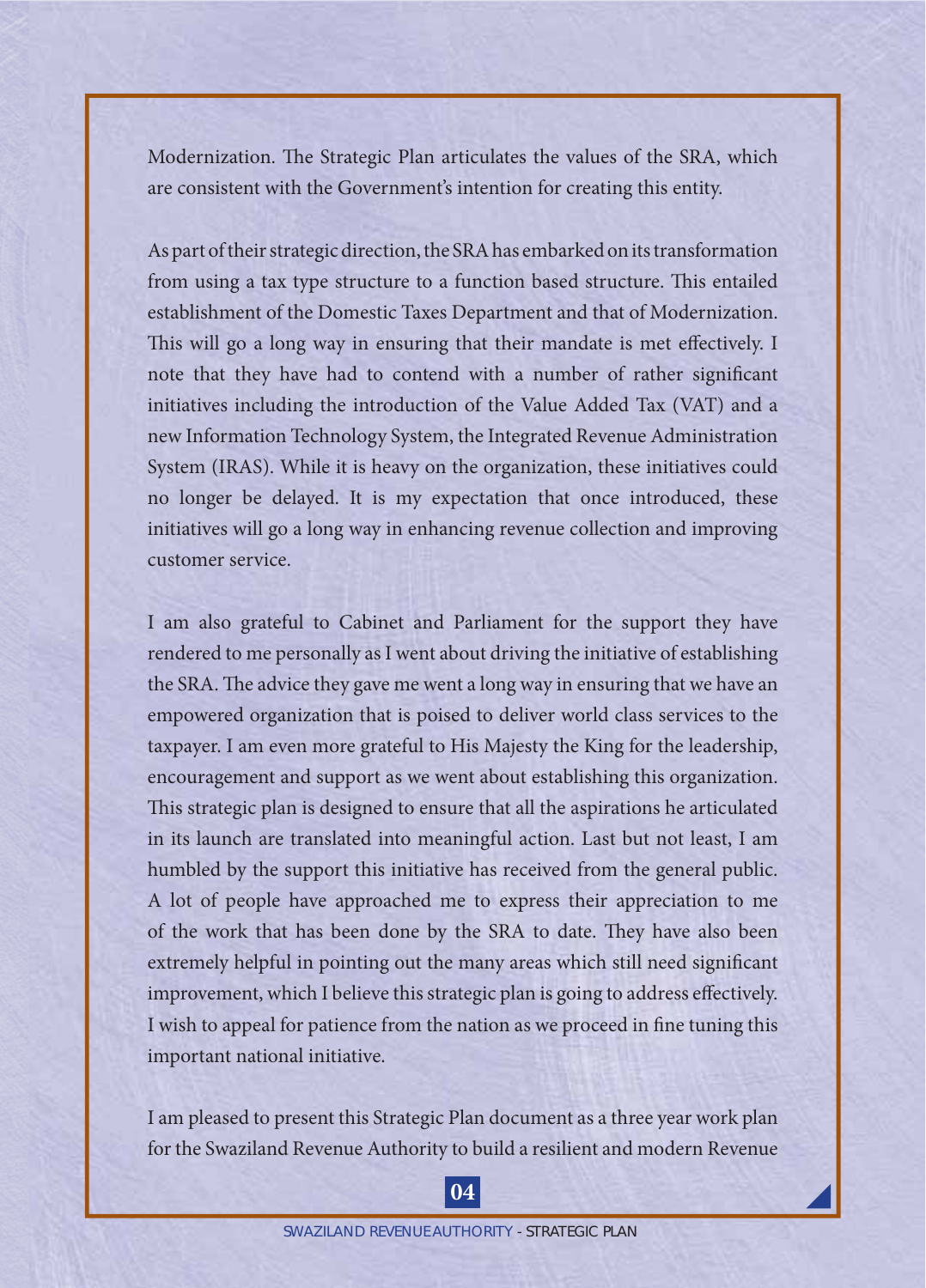Authority that will deliver on its mandate of improving the collection of revenue for the Government of Swaziland while giving the taxpayer the best service.

MAJOZI V. SITHOLE MINISTER OF FINANCE

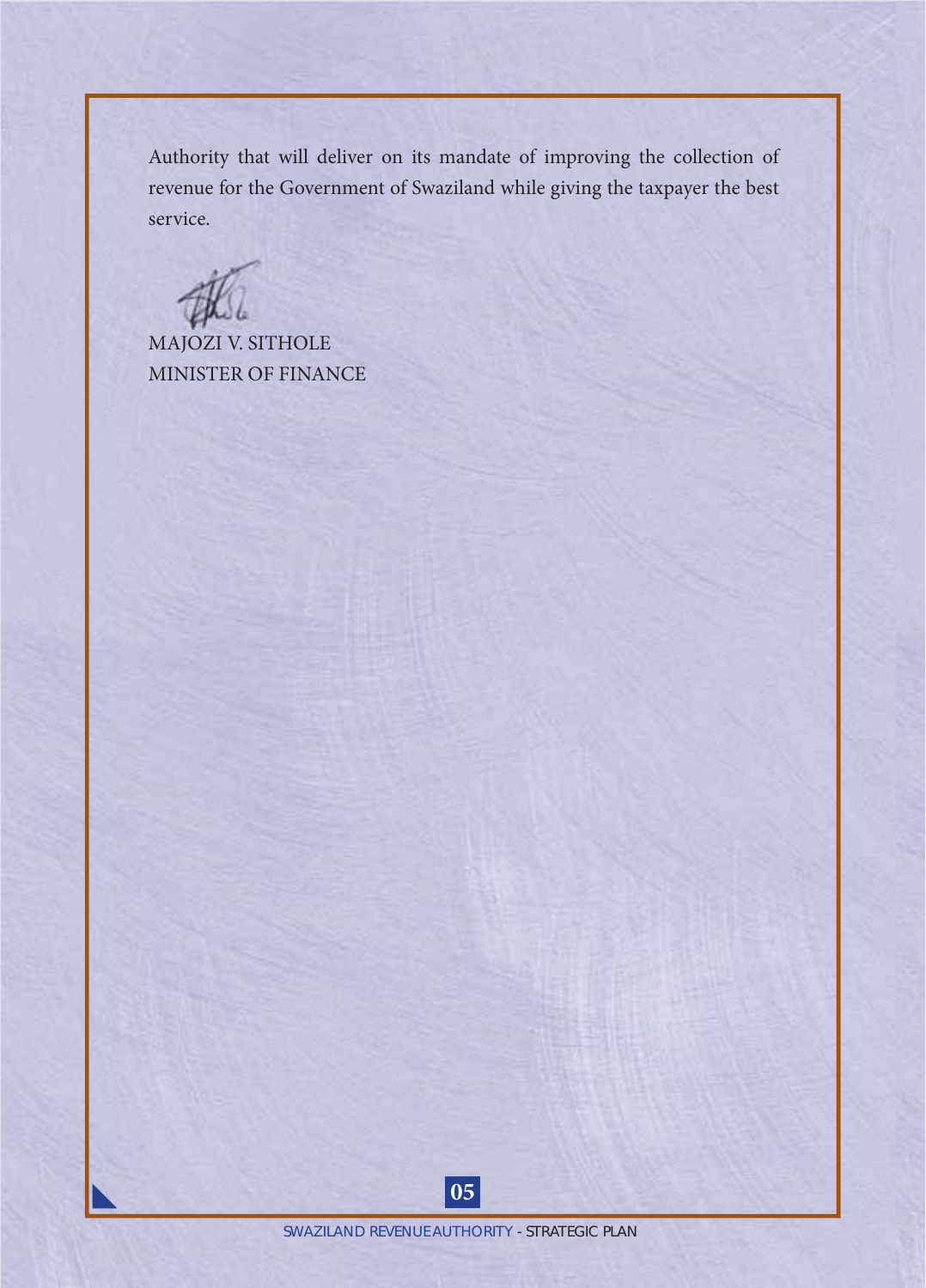### **MESSAGE FROM THE COMMISSIONER GENERAL, MR. DUMISANI E. MASILELA**

At inception in January 2011, the Revenue Authority put together a Strategic document, which was submitted to the Honourable Minister. In view of the fact that this document was a product of a few within the organization, it was deemed necessary to review it and repackage it such that it derives input from the wider team within the SRA. This repackaged Strategic Plan is a three year roadmap with four focus areas, which roadmap will assist the SRA to achieve its mandate of improved domestic revenue mobilization.



The vision of SRA is "to be a modernized, credible and customer centric Revenue Authority". The focus areas in the repackaged Strategic Plan have been crafted along this vision and the core values which have also been reviewed. The repackaged Strategic Plan seeks to address the gaps that were identified in the original strategy and has allowed the crucial participation and involvement of SRA's Managers, Directors and the Executive Members as the process owners. Four focus areas were identified as critical for the SRA to address in order to be an efficient revenue administration organization. These include: Cost Efficiencies, Customer and Stakeholder Centricity, Human **Capital and Modernization**. The revised core values are Performance **Excellence, Customer Service and Innovation.** The attainment of these core values are anchored by supporting behaviours which will include amongst others **Integrity, Honesty, Transparency** and **Accountability.**

To effectively deliver on the mandate given to us by Government, we need to make sure that we have a very strong strategic framework which this document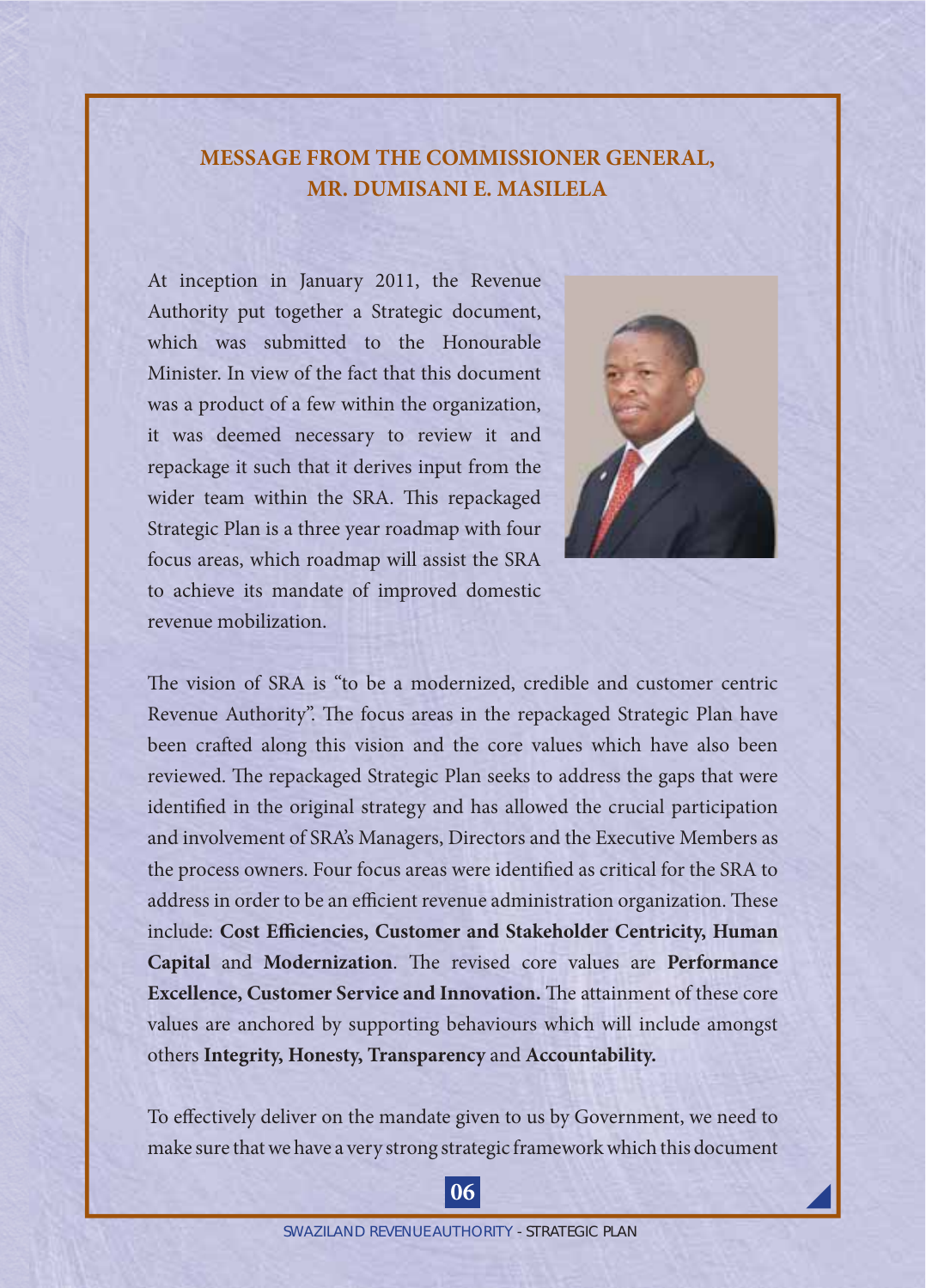provides. In addition, we need to make sure that we do not end here but put in place an effective implementation and monitoring mechanism to guide us as we move along. To this end, a performance management system has been designed and is going to be rolled out to underpin the implementation of this strategy. We need to effectively measure our successes and failures and quickly respond by instituting corrective measures.

When the SRA was established, the structure approved by the Governing Board was set substantially in line with the previous departments (Income Tax, Customs and Excise), which is commonly referred to as a tax type structure. The only change that was introduced was the separation of Sales Tax from Customs, which saw the birth of the Sales Tax Department, which also had the responsibility of driving the Value Added Tax introduction initiative. As part of our strategic direction going forward, SRA has reviewed the structure to a function based one, which we believe will be more efficient. Unfortunately this Strategic Plan was developed under the old structure and therefore is presented in that format. However, this should not present any challenges of implementation as the business plans were developed down to the individual departments and were linked to the strategic objectives of the organization. As the restructuring basically changes reporting lines, minimal adjustments of this plan will be required. Substantial work is needed, however, to deal with the new Modernization Department which has been established to principally drive the agenda of continuous improvement of the organisation through business process re-engineering to achieve operational efficiencies and effectiveness. This was not part of the old organization and therefore need to be addressed in greater detail in the revision of this document.

Let me point out that the creation of the Revenue Authority has been a very challenging exercise for all involved in it. As mentioned earlier, it happened at a time when the country was faced with serious fiscal challenges, which meant that it (the SRA) could not be afforded the luxury of being a new entity and be given time to settle in and put in place systems and build the necessary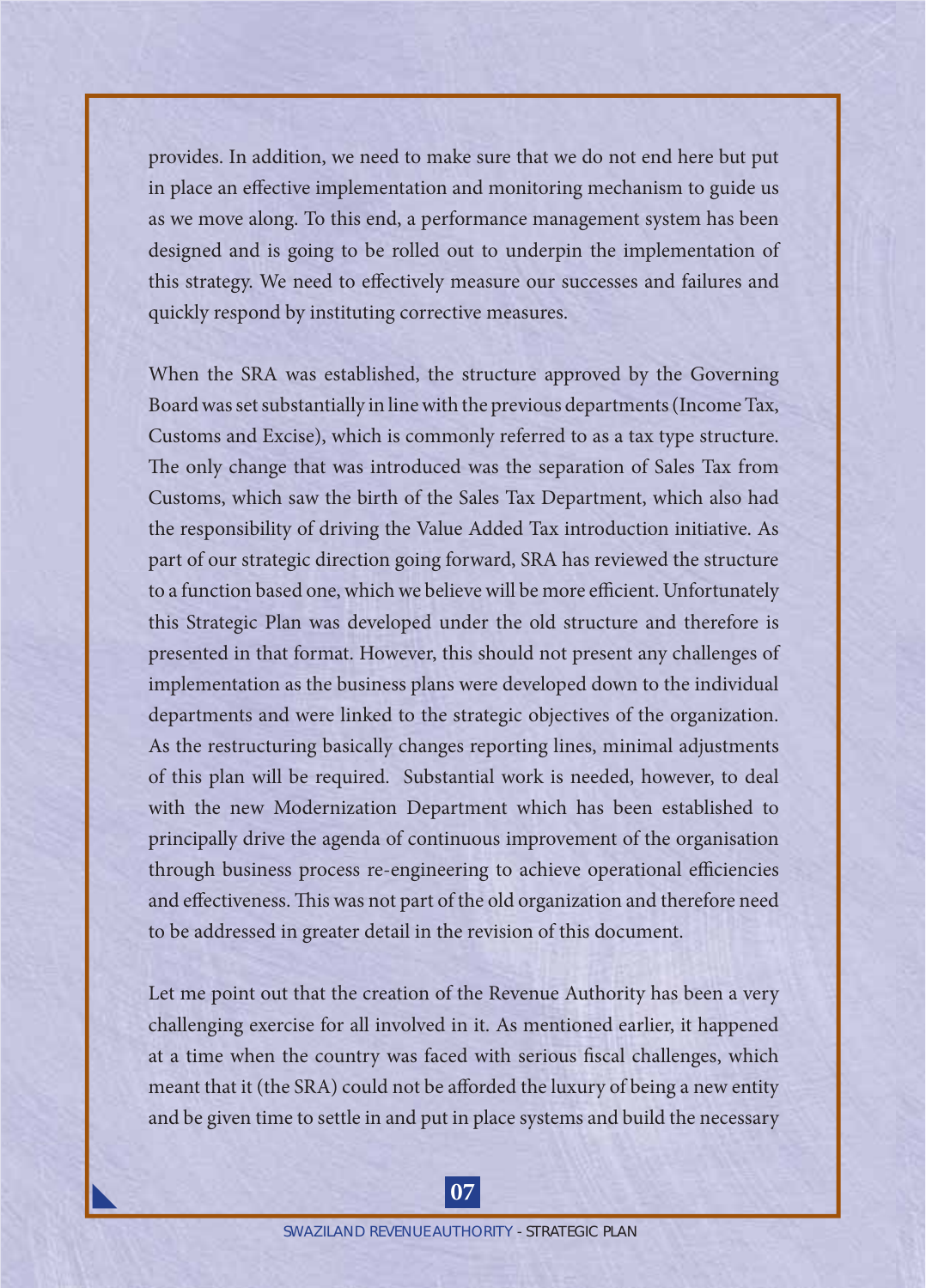human capacity. It has had to land and run as people say. In addition to all this, it has had to oversee the introduction of the long awaited Value Added Tax (VAT) to replace Sales Tax, itself a massive project to drive parallel to setting up an organization and making sure it has adequate infrastructure and policies. I am therefore grateful to members of the team for the excellent work they have put in so far to effectively balance the planning processes and ensure that revenue collection is maintained at a high level. I have no doubt that a successful implementation of this strategic plan will make our job easier in the medium to long term and ensure that we have a strong and sustainable organization.

DUMISANI E. MASILELA DUMISANI E.

COMMISSIONER GENERAL COMMISSIONER

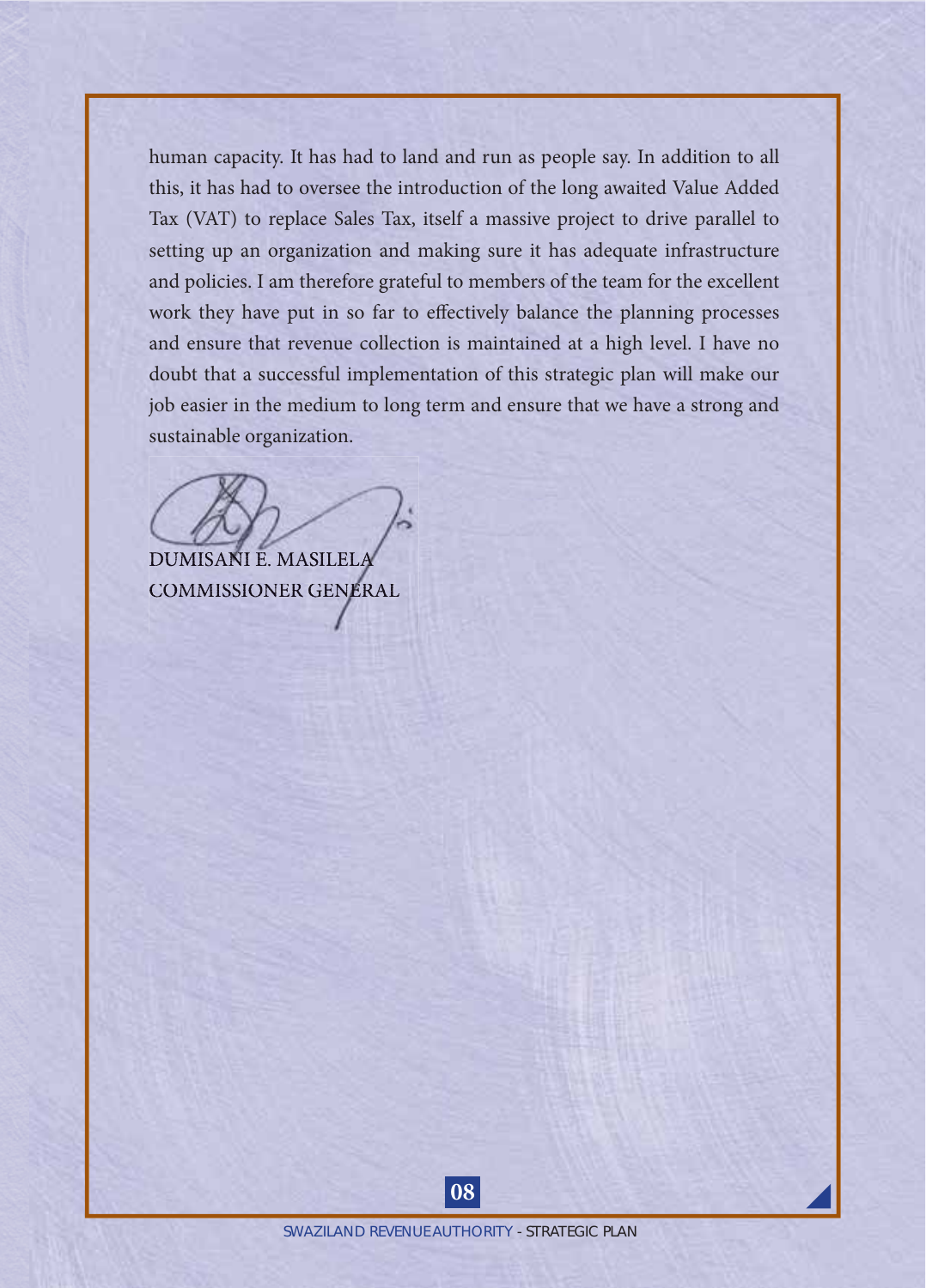#### **1. INTRODUCTION**

The Swaziland Revenue Authority (SRA) is a semi-autonomous revenue agency, established by the Revenue Authority Act, 2008 (RA Act), operating within the broad framework of Government but outside of the Civil Service structures. It has its own Governing Board appointed under the aegis of the RA Act and as such, it is similar to the many other Revenue Authorities that have been established across Africa in the last 20 years. The SRA replaces the previous Departments of Income Tax and, Customs and Excise. It came into being effectively during 2010, going fully operational on 1 January 2011. The key task of the Revenue Authority is to mobilise increased revenues for the Government of Swaziland.

#### **2. VISION**

SRA's vision is "to be a modernised, credible and customer centric Revenue Authority."

#### **3. MISSION**

SRA's mission is "to provide an efficient and effective revenue and customs administration, driven by professional and motivated staff, that promotes compliance through fair, transparent and equitable application of the law."

#### **4. CULTURE AND VALUES**

In building an organisation, leadership has to bear in mind the type of culture they would like to build and the legacy leadership wants to leave behind. The definition of culture includes the way the organization conducts its business, treats its employees, customers, and the wider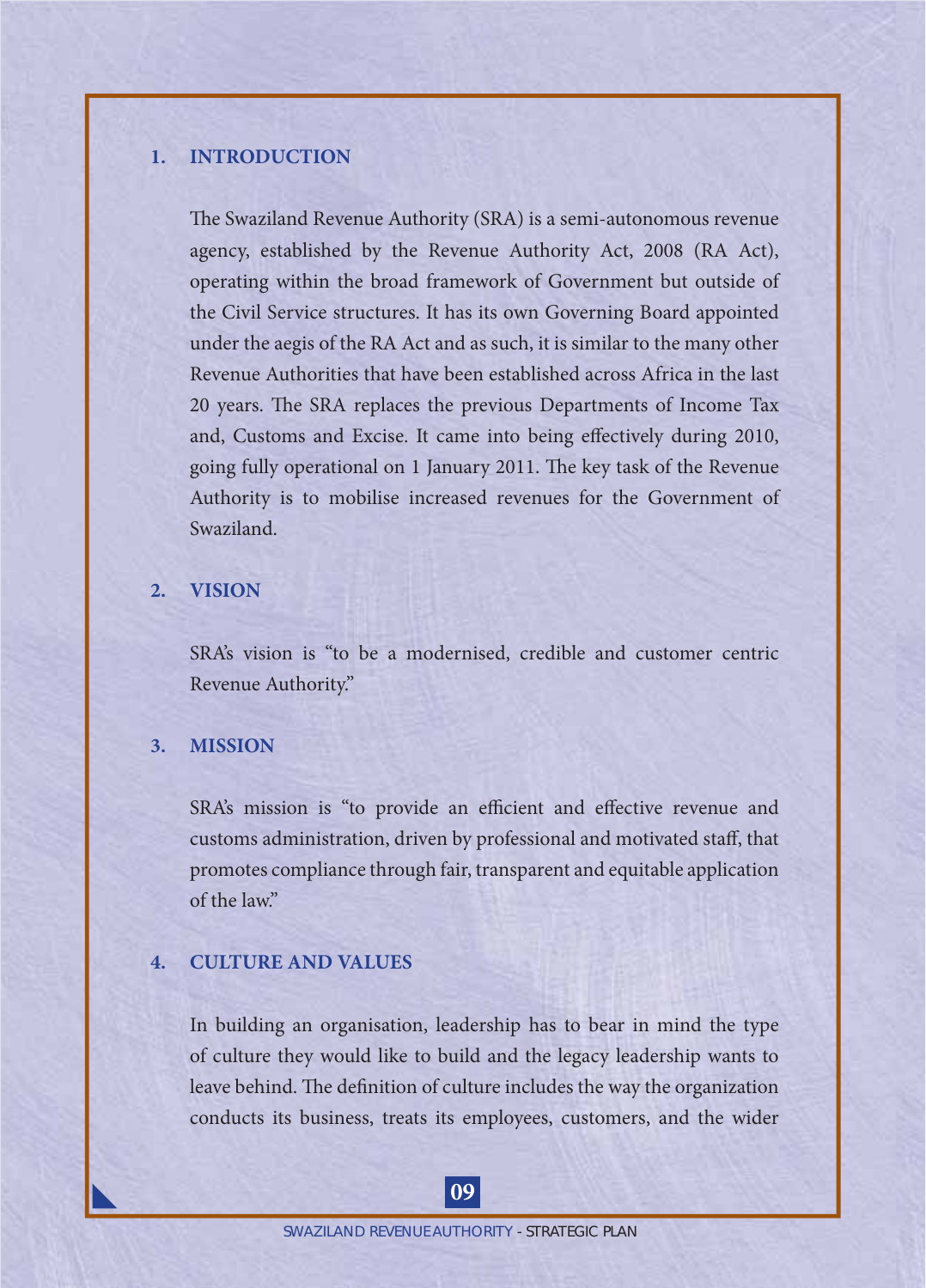community. This includes the values of the organisation which become part of the core philosophy. Values are the foundation of the organisation and underpin processes, systems, procedures, culture and all aspects of the entity.

#### *Culture*

Below is the type of culture SRA wants to build:

- Performance Driven
- Customer Centric
- **Accountability**
- People Value
- Continuous Improvement

#### *Values*

The following are the core values identified for SRA:

- Performance Excellence
- Customer Service
- **Innovation**

The supporting behaviours will include amongst others: Integrity, Honesty, Transparency and Accountability.

#### **5. PROCESS OVERVIEW**

The Swaziland Revenue Authority being a new organisation had to embark on a process of developing a strategic plan so as to reflect the desired future of the organisation. This process involved all levels of Management. The 2012/13 - 2014/15 Strategic Plan recognizes SRA's challenge of being a new organisation and the current economic environment. In terms of monitoring and evaluating, a Strategic Implementation Team which comprises of the organisation's Leadership and Staff is tasked with ensuring implementation of the Strategic Plan resulting in biannual and annual reviews. Business Plans are aligned to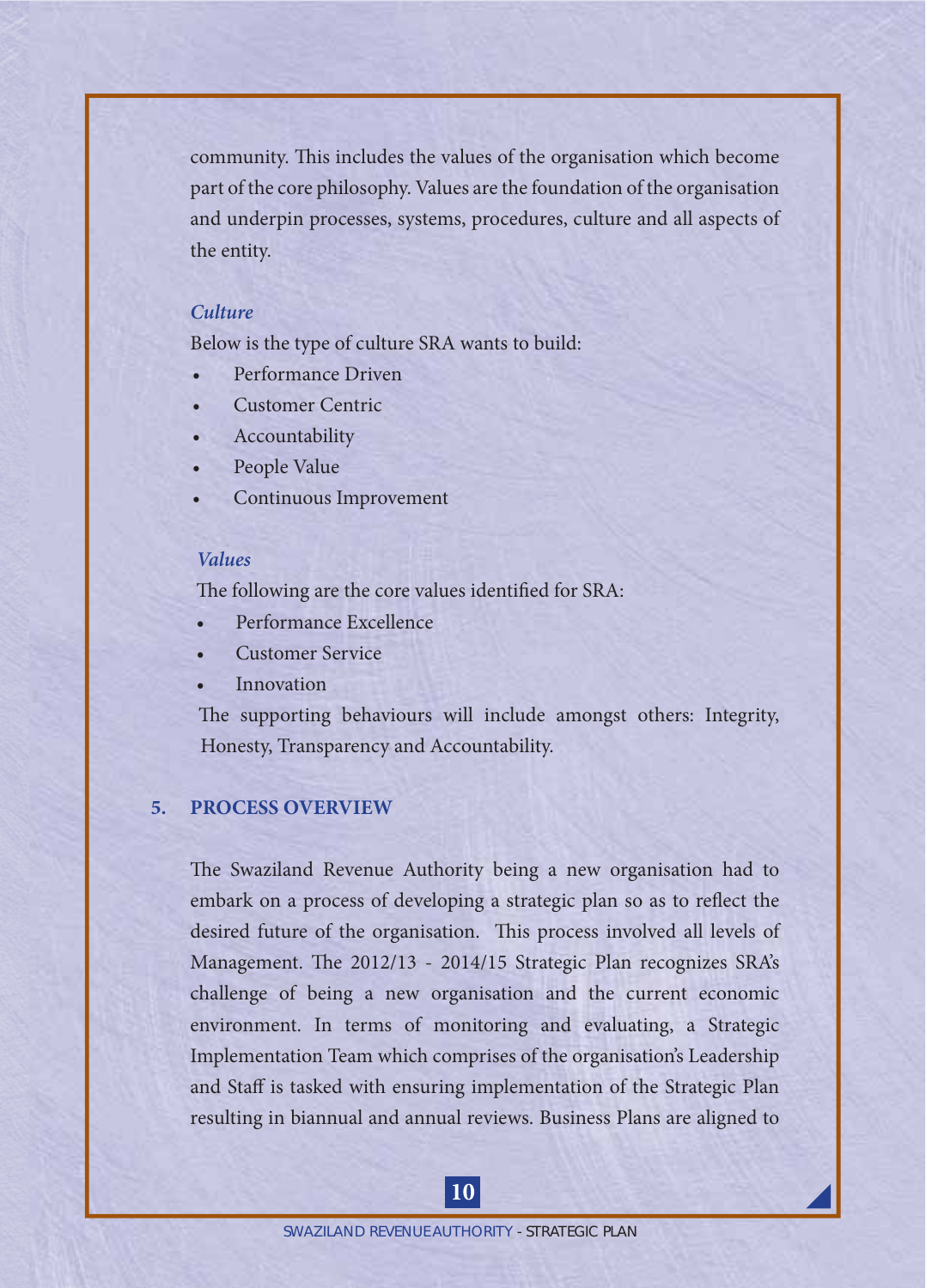the Corporate Strategy to make certain that there is alignment for all departments and that these are also reflected at job level.

#### **6. KEY FACTORS FOR SUSTAINABILITY AND OPPORTUNITIES**

The organisation reviewed the external environment with reference to - Authority Strengths and Weaknesses, Opportunities and Threats (economic, political, and technical) and Broader Societal Expectations, in order to reflect on the SRA's sustainability and identify possible opportunities and development requirements.

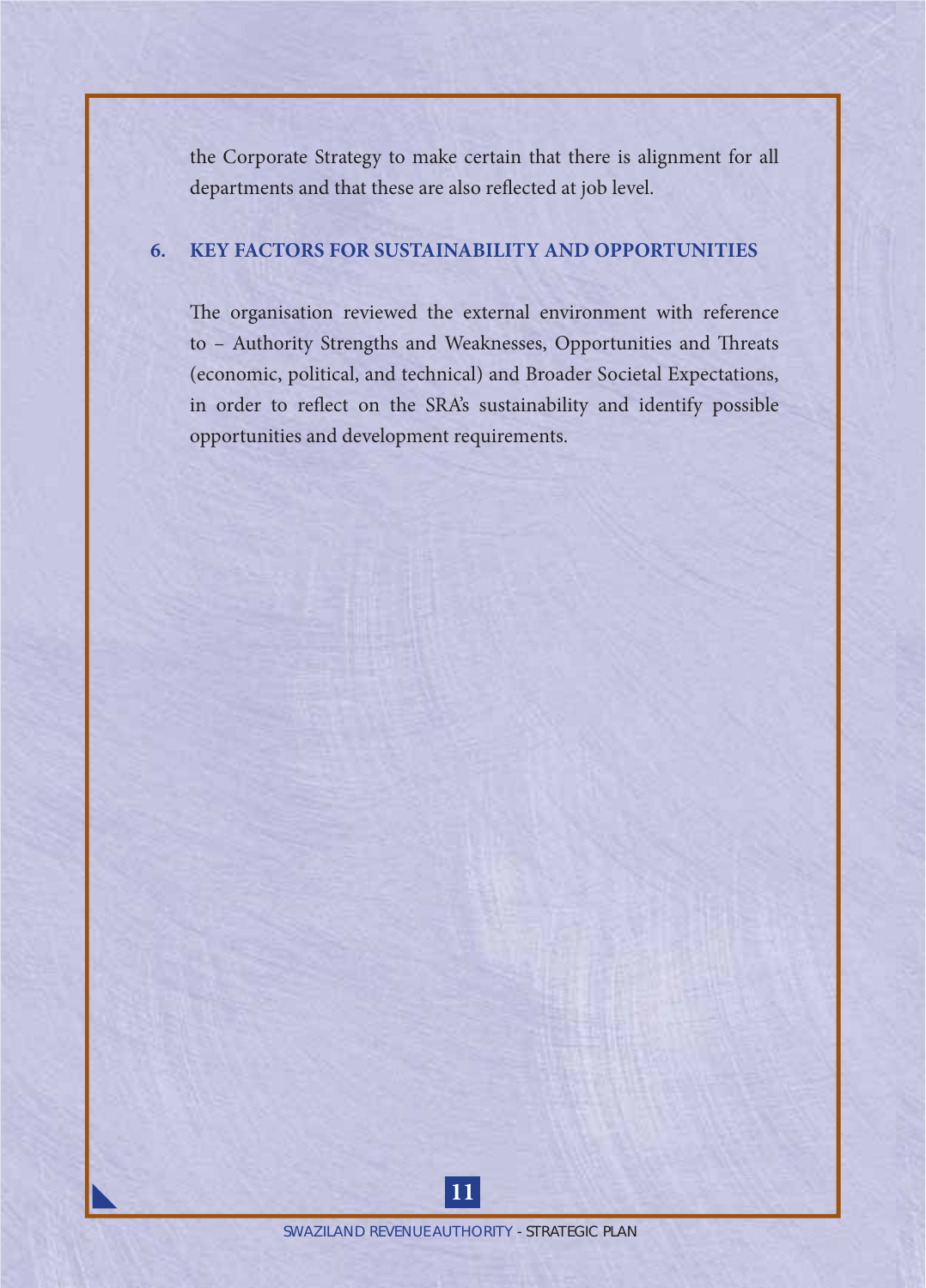|    | STRENGTHS AND WEAKNESSES                                       |                                                                                                                            |                                                                                                                                |                                                                                                                                                                                                                                                                      |  |
|----|----------------------------------------------------------------|----------------------------------------------------------------------------------------------------------------------------|--------------------------------------------------------------------------------------------------------------------------------|----------------------------------------------------------------------------------------------------------------------------------------------------------------------------------------------------------------------------------------------------------------------|--|
|    |                                                                | <b>STRENGTHS</b>                                                                                                           | WEAKNESSES                                                                                                                     |                                                                                                                                                                                                                                                                      |  |
|    | <b>ISSUES</b>                                                  | <b>RESPONSES</b>                                                                                                           | <b>ISSUES</b>                                                                                                                  | <b>RESPONSES</b>                                                                                                                                                                                                                                                     |  |
|    | nment and no<br>New establish<br>competition.                  | Opportunity to be creative<br>and broaden tax base.                                                                        | skills mismatch and resultant<br>underutilisation in certain<br>skilled employees due to<br>Losing competent and<br>instances. | identify core skills and place<br>Conduct staff skills audit to<br>them accordingly.                                                                                                                                                                                 |  |
| 12 | Diverse workforce.                                             | Create unity in diversity and<br>Tap advantage of skills and<br>knowledge from diverse<br>get rid of silos.<br>background. | Inherited culture of lax<br>performance.                                                                                       | of a sustainable good ethical<br>Launch training and change<br>Build a performance driven<br>management programmes.<br>embrace the development<br>governance practices that<br>Develop good corporate<br>and customer centric<br>corporate culture.<br>organisation. |  |
|    | educated<br>Youthful and<br>staff.                             | Implement intensive training<br>programmes for speedy<br>development of skills.                                            | Lack of management<br>capacity.                                                                                                | development programme.<br>Establish a leadership                                                                                                                                                                                                                     |  |
|    | management from diverse<br>Leadership and<br>backgrounds.      | international backgrounds.<br>Tap skills and experience<br>from diverse local and                                          | Lack of clear processes and<br>procedures as it is a new<br>organisation.                                                      | and procedures and improve<br>them and/or develop new<br>Revisit current processes<br>ones.                                                                                                                                                                          |  |
|    | Ability to make decisions<br>quickly due to semi-<br>autonomy. | Take advantage of this ability<br>to be responsive to the needs<br>of stakeholders.                                        | Poor information technology<br>systems leading to lack of<br>information.                                                      | Invest in long-term reliable<br>information technology<br>systems.                                                                                                                                                                                                   |  |
|    |                                                                |                                                                                                                            |                                                                                                                                |                                                                                                                                                                                                                                                                      |  |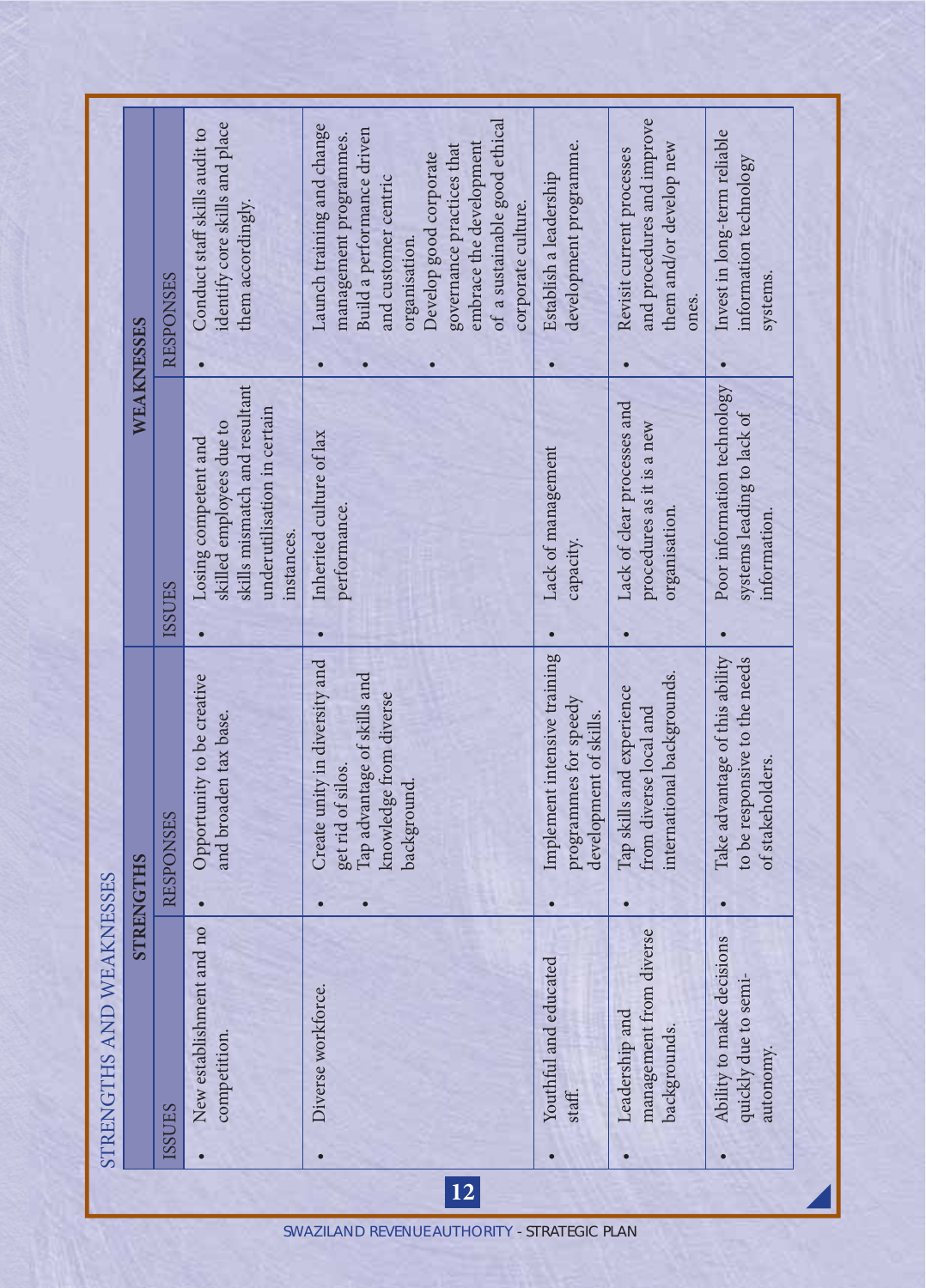| WEAKNESSES       | <b>RESPONSES</b> | decisions. Involve as many<br>recording and sharing<br>officers as possible in<br>Develop systems for<br>decision making. | Develop own systems.                              | Learn from our mistakes and<br>Develop a customer centric<br>be better.<br>culture. | employee retention strategy.<br>Develop and implement       | Implement cost efficiency<br>Develop cost saving<br>measures across the<br>organization.<br>strategies. | Develop a disaster recovery<br>plan and implement. | vision sharing sessions to<br>encourage ownerships.<br>Implementation of | Involve staff at all levels<br>in change management<br>initiatives. |
|------------------|------------------|---------------------------------------------------------------------------------------------------------------------------|---------------------------------------------------|-------------------------------------------------------------------------------------|-------------------------------------------------------------|---------------------------------------------------------------------------------------------------------|----------------------------------------------------|--------------------------------------------------------------------------|---------------------------------------------------------------------|
|                  | <b>ISSUES</b>    | since there are no precedents<br>Ineffective decision making<br>because the SRA is a new<br>entity.                       | systems and processes.<br>Ineffective operational | No customer centricity.                                                             | Inability to attract and retain<br>competent human capital. | High operational costs of<br>running SRA business.                                                      | Lack of disaster recovery<br>plan                  | Lack of clarity of SRA vision.                                           | Change implementation<br>strategies not done.                       |
| <b>STRENGTHS</b> | <b>RESPONSES</b> |                                                                                                                           |                                                   |                                                                                     |                                                             |                                                                                                         |                                                    |                                                                          |                                                                     |
|                  | <b>ISSUES</b>    |                                                                                                                           |                                                   |                                                                                     | 13                                                          |                                                                                                         |                                                    |                                                                          |                                                                     |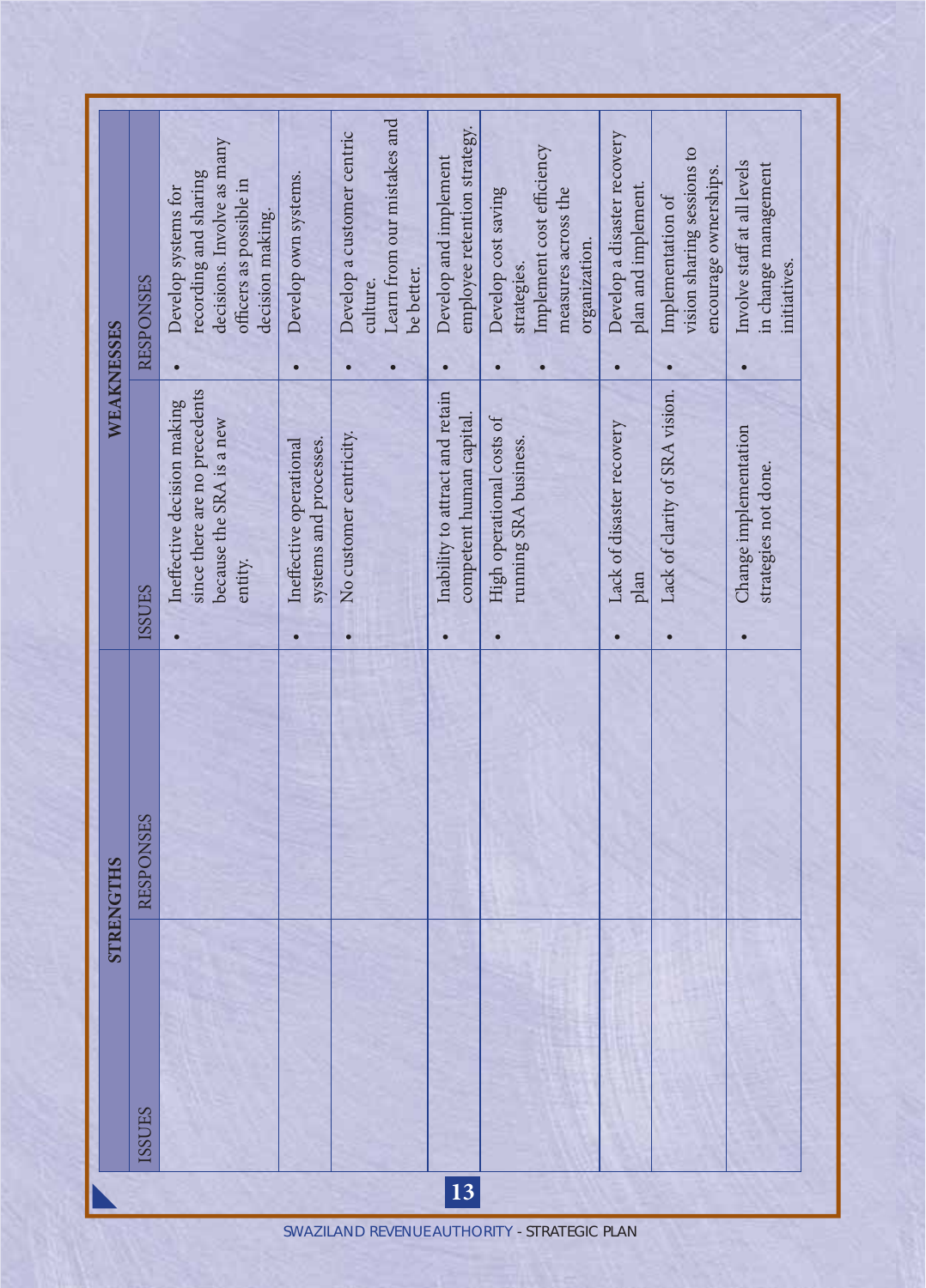| WEAKNESSES       | <b>RESPONSES</b> | Establish and capacitate a<br>modernisation division.                                              | Increase awareness through taxpayer<br>Undertake taxpayer education and<br>other outreach programmes.<br>education.                                                                                          | timely enactment of legislation and its<br>lobby for speedier enactment of laws.<br>Develop good working relationships<br>stakeholders on the importance of<br>with the relevant stakeholders and<br>Raise awareness with the relevant<br>impact should delays prevail. | Encourage voluntary compliance<br>enforcement on non-compliant<br>and favourable payment terms.<br>Improved penalty provisions.<br>Broaden tax base through<br>More taxpayer education.<br>taxpayers. |
|------------------|------------------|----------------------------------------------------------------------------------------------------|--------------------------------------------------------------------------------------------------------------------------------------------------------------------------------------------------------------|-------------------------------------------------------------------------------------------------------------------------------------------------------------------------------------------------------------------------------------------------------------------------|-------------------------------------------------------------------------------------------------------------------------------------------------------------------------------------------------------|
|                  | <b>ISSUES</b>    | Communication Technology.<br>deliver modernisation<br>Technical expertise to<br>of Information and | Resistance to compliance<br>resulting in low levels of<br>compliance.                                                                                                                                        | legislation that supports our<br>Delayed enactment of<br>business.                                                                                                                                                                                                      | Poor tax paying culture.                                                                                                                                                                              |
| <b>STRENGTHS</b> | RESPONSES        |                                                                                                    | COMESA, SACU, SADC<br>developments to drive<br>Benchmark and get<br>and assistance from<br>and other Revenue<br>Take advantage of<br>technical support<br>the international<br>local agenda.<br>Authorities. | Position the organisation<br>assistance programme.<br>advantage of technical<br>to take maximum                                                                                                                                                                         | Opportunity to reach out<br>to taxpayers and provide<br>education and increase<br>voluntary compliance.                                                                                               |
|                  | <b>ISSUES</b>    |                                                                                                    | ies in its<br>to align<br>with<br>interactions and<br>co-operations<br>Regional and<br>international<br>other countr<br>agreements t<br>the country<br>league.<br>14                                         | technical<br>Availability of donor<br>funding and<br>support                                                                                                                                                                                                            | Taxpayers' hunger for<br>information.                                                                                                                                                                 |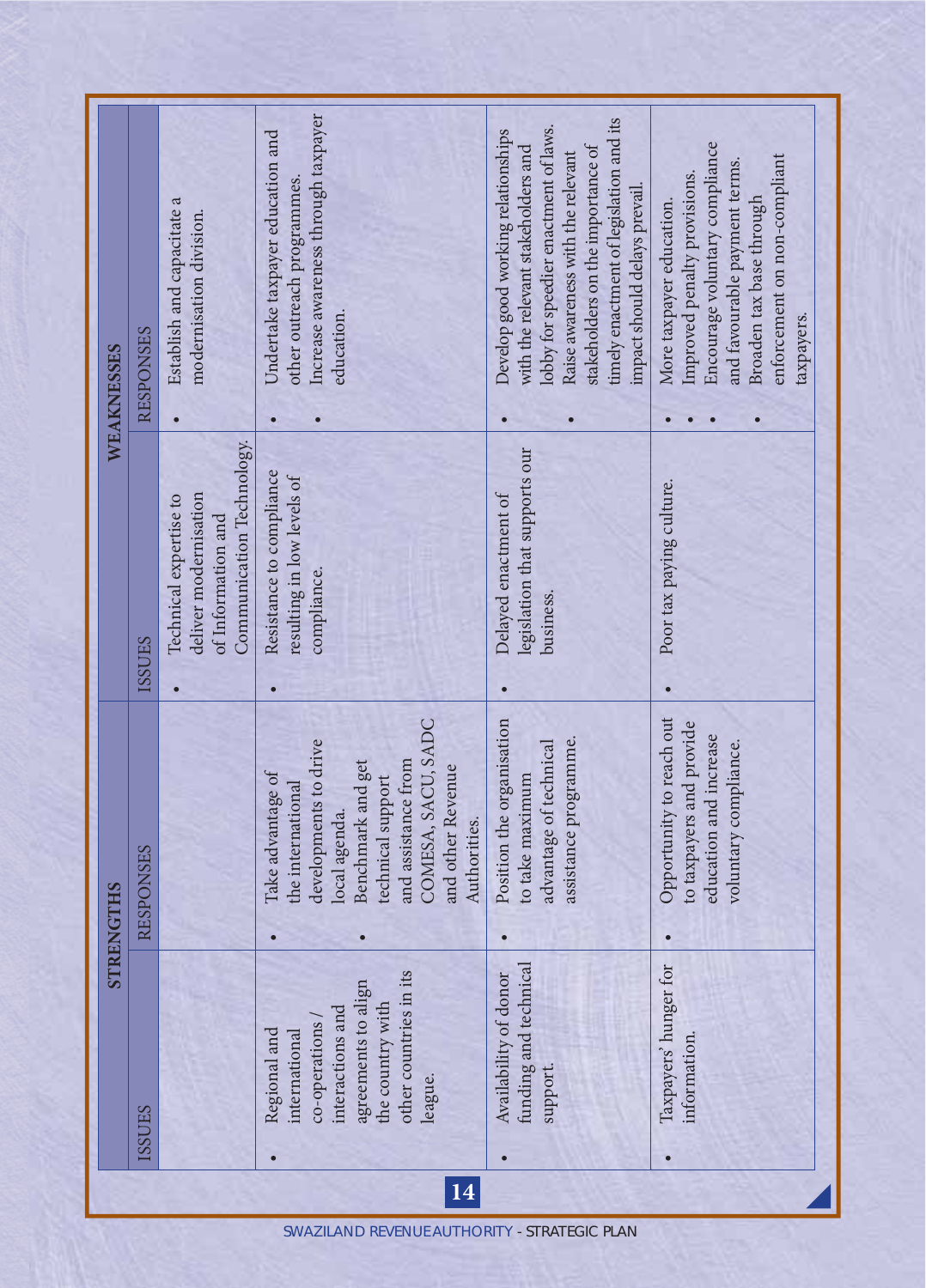|                  | <b>RESPONSES</b> | communication structures.<br>Develop visual and other | Invest in the development<br>and develop appropriate<br>escalation procedures.<br>of technical capacity | Develop sound revenue<br>mobilisation initiatives.                              | our appropriation (Revenue<br>Encourage the development<br>other external organisations<br>bridging finance to address<br>inadequate funding issues.<br>of sustainability initiatives<br>legislation to withholding<br>agencies that support the<br>stakeholders (e.g., banks)<br>/ stakeholders and donor<br>Source for funding from<br>nature of SRA business.<br>within the organisation.<br>unnecessary spending.<br>Develop systems and<br>processes that curtail<br>Engage with external<br>Lobby for change in<br>for the provision of<br>Authority Act). |
|------------------|------------------|-------------------------------------------------------|---------------------------------------------------------------------------------------------------------|---------------------------------------------------------------------------------|------------------------------------------------------------------------------------------------------------------------------------------------------------------------------------------------------------------------------------------------------------------------------------------------------------------------------------------------------------------------------------------------------------------------------------------------------------------------------------------------------------------------------------------------------------------|
| WEAKNESSES       | <b>ISSUES</b>    | communication processes.<br>Unclear and ineffective   | Poor decision making due to<br>lack of technical capacity.                                              | meltdown (fiscal crisis) and<br>declining taxpayer base.<br>Prevailing economic | Inadequate funding.                                                                                                                                                                                                                                                                                                                                                                                                                                                                                                                                              |
| <b>STRENGTHS</b> | <b>RESPONSES</b> |                                                       |                                                                                                         |                                                                                 |                                                                                                                                                                                                                                                                                                                                                                                                                                                                                                                                                                  |
|                  | <b>SSUES</b>     |                                                       |                                                                                                         |                                                                                 |                                                                                                                                                                                                                                                                                                                                                                                                                                                                                                                                                                  |
|                  |                  |                                                       |                                                                                                         |                                                                                 | 15                                                                                                                                                                                                                                                                                                                                                                                                                                                                                                                                                               |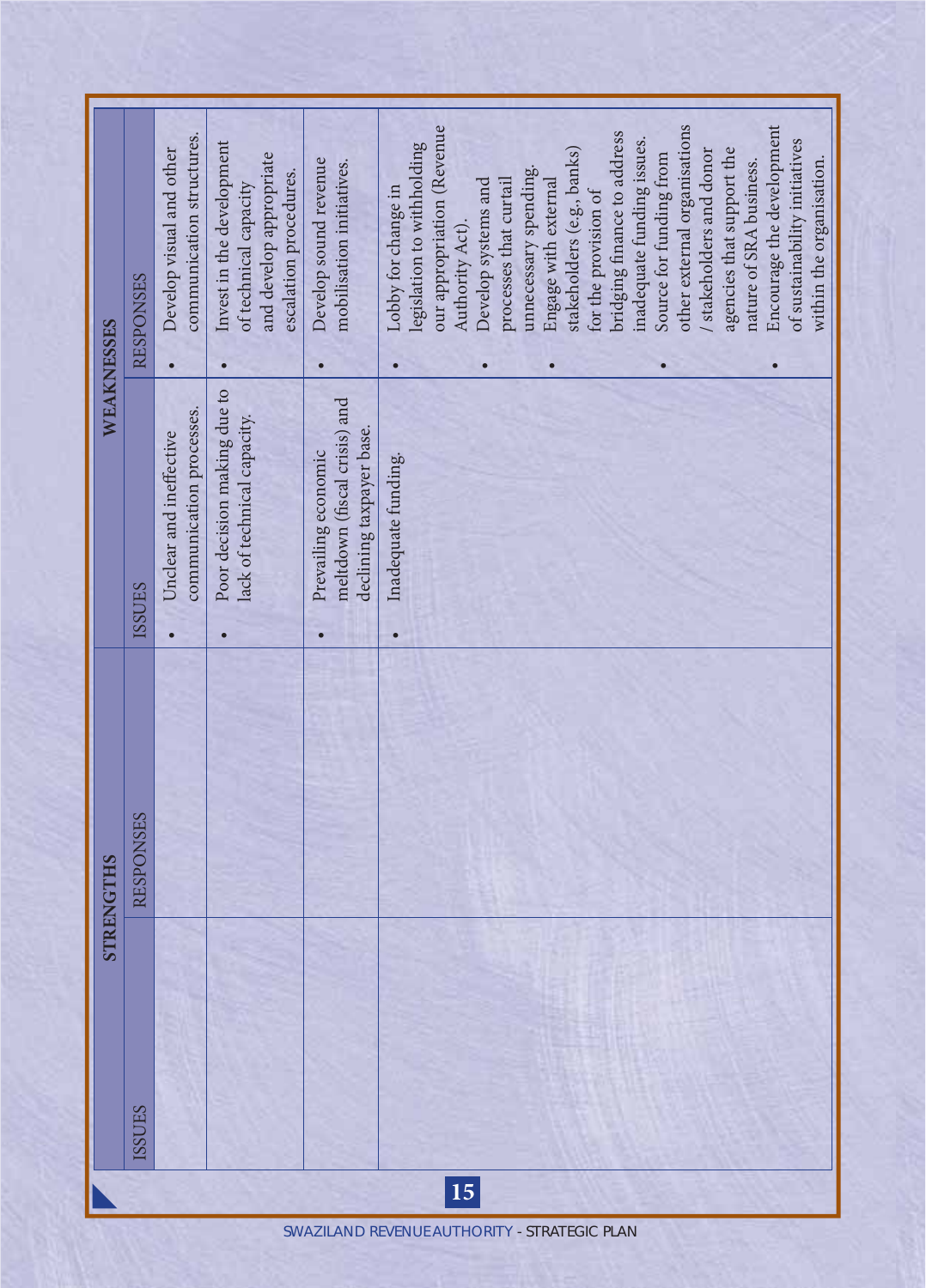| recommend appropriate<br>Review legislation and<br>amendments.<br><b>RESPONSES</b><br>WEAKNESSES | good relations with Finance<br>Inducting key government<br>visible support and forge<br>stakeholders about SRA.<br>Lobby government for<br>Minister. | Promote fair taxation laws<br>and mitigate the need for<br>to promote compliance<br>Create effective control<br>systems to increase the<br>organisational values.<br>Identify and promote<br>chances of detecting<br>underhand dealings.<br>malpractice. | disadvantage Swaziland, e.g.,<br>double taxation agreements.<br>Keep a close watch on the<br>global developments and<br>agreements as they may<br>Revisit some of the<br>take steps to adapt. |
|--------------------------------------------------------------------------------------------------|------------------------------------------------------------------------------------------------------------------------------------------------------|----------------------------------------------------------------------------------------------------------------------------------------------------------------------------------------------------------------------------------------------------------|-----------------------------------------------------------------------------------------------------------------------------------------------------------------------------------------------|
| Lack of proper enforcement<br>due to no supportive<br>legislation.<br><b>ISSUES</b>              | Lack of sufficient political<br>support.                                                                                                             | Lack of staff integrity.                                                                                                                                                                                                                                 | Fast changing global<br>environment.                                                                                                                                                          |
| <b>RESPONSES</b><br><b>STRENGTHS</b>                                                             |                                                                                                                                                      |                                                                                                                                                                                                                                                          |                                                                                                                                                                                               |
| <b>ISSUES</b>                                                                                    |                                                                                                                                                      |                                                                                                                                                                                                                                                          |                                                                                                                                                                                               |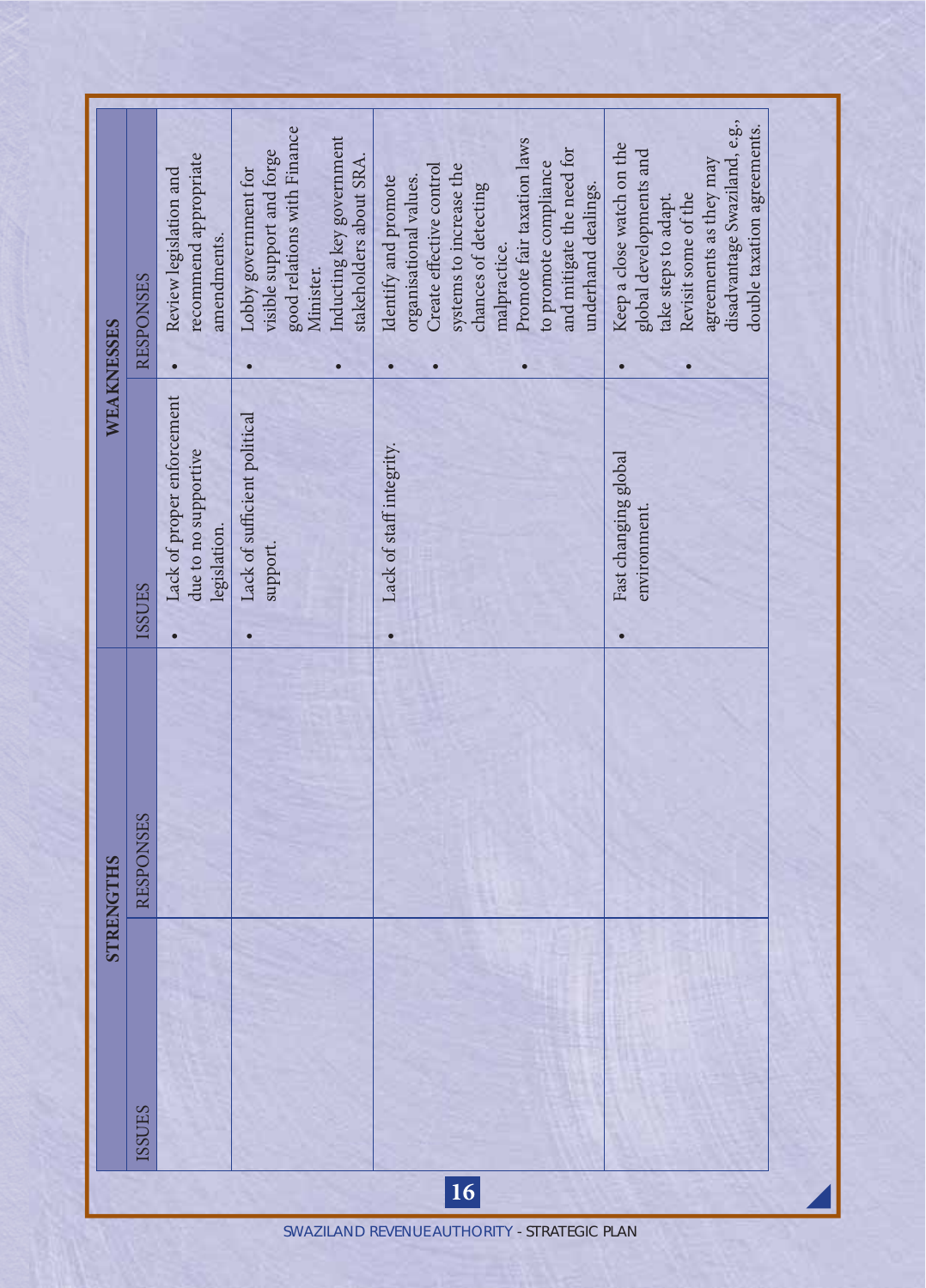|    |                                                                                 | <b>BROADER SOCIETAL EXPECTATIONS</b>                                                                                                                                                     |
|----|---------------------------------------------------------------------------------|------------------------------------------------------------------------------------------------------------------------------------------------------------------------------------------|
|    | <b>ISSUES</b>                                                                   | <b>RESPONSES</b>                                                                                                                                                                         |
|    | Unmet expectations and consistency in meeting set high<br>standards and values. | Put in place systems to identify, implement and reward ethical<br>Enforce Employee Code of Ethics and Conduct.<br>behaviour (invest in SRA people)<br>Leadership to lead by example.     |
|    | SRA impacting on economic revival (seen as Messiah).                            | Enhanced stakeholder support from all spheres of the economy.                                                                                                                            |
|    | compliance / non-compliance culture.<br>Low levels of                           | More visibility and increasing voluntary compliance.<br>Implement Taxpayer Charter.                                                                                                      |
|    | Unrealistic revenue collection targets.                                         | Capacitate staff to develop skills for developing realistic revenue<br>Identify revenue leakages and eliminate them.<br>Document and improve collection strategy.<br>collection targets. |
| 17 | Misconception of SRA mandate by the general public.                             | Explore different media types for communicating with public and<br>informing them of SRA mandate.<br>Create awareness on SRA ethics.<br>Education and enforcement.                       |
|    | High expectations on communication.<br>$\bullet$                                | Instil a customer centric culture within SRA.<br>Continuous taxpayer engagement sessions.                                                                                                |
|    |                                                                                 |                                                                                                                                                                                          |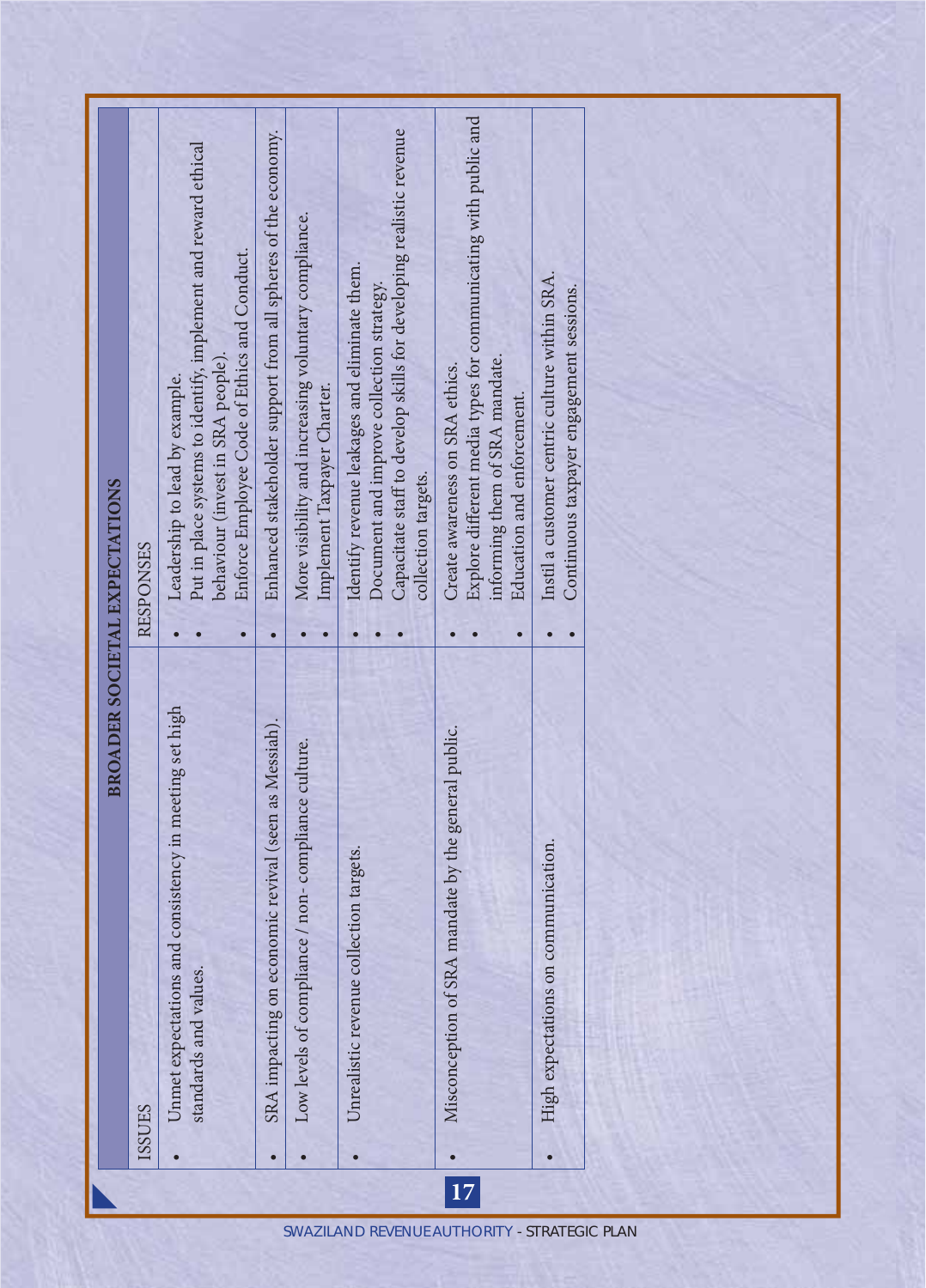#### 6.1 Prioritisation of Risks

Risks identified in the preceding section were then prioritized into the top five as indicated below:

- i) Inadequate funding.
- ii) Inability to attract and retain competent human capital.
- iii) Declining taxpayer base.
- iv) Lack of disaster recovery plan.
- v) Ineffective operational systems and processes.

The coming into effect of these risks will pose significant challenges in the operation of SRA and achievement of the strategic goals. Strategic measures will be put in place to mitigate their probable negative effects. In particular, a Business Continuity Plan will be developed to minimize the probable negative effects of the prioritized risks.

#### **7. VISION AND KEY MEASURES**

The vision of the SRA is "to be a modernised, credible and customer centric Revenue Authority". This vision is critical in ensuring that everyone in SRA sees the same picture for alignment and performance delivery.

 Achievement of the following key indicators will facilitate delivery of SRA's vision:

- a. Cost effectiveness and consistency in achieving and exceeding agreed target revenue;
- b. Automated processes (including E-filing, payments, enabled Twitter, Facebook, etc.);
- c. Simplified procedures and legislation, forms and processes;
- d. Look and feel of buildings and other areas which is consistent and reflects the SRA brand and image;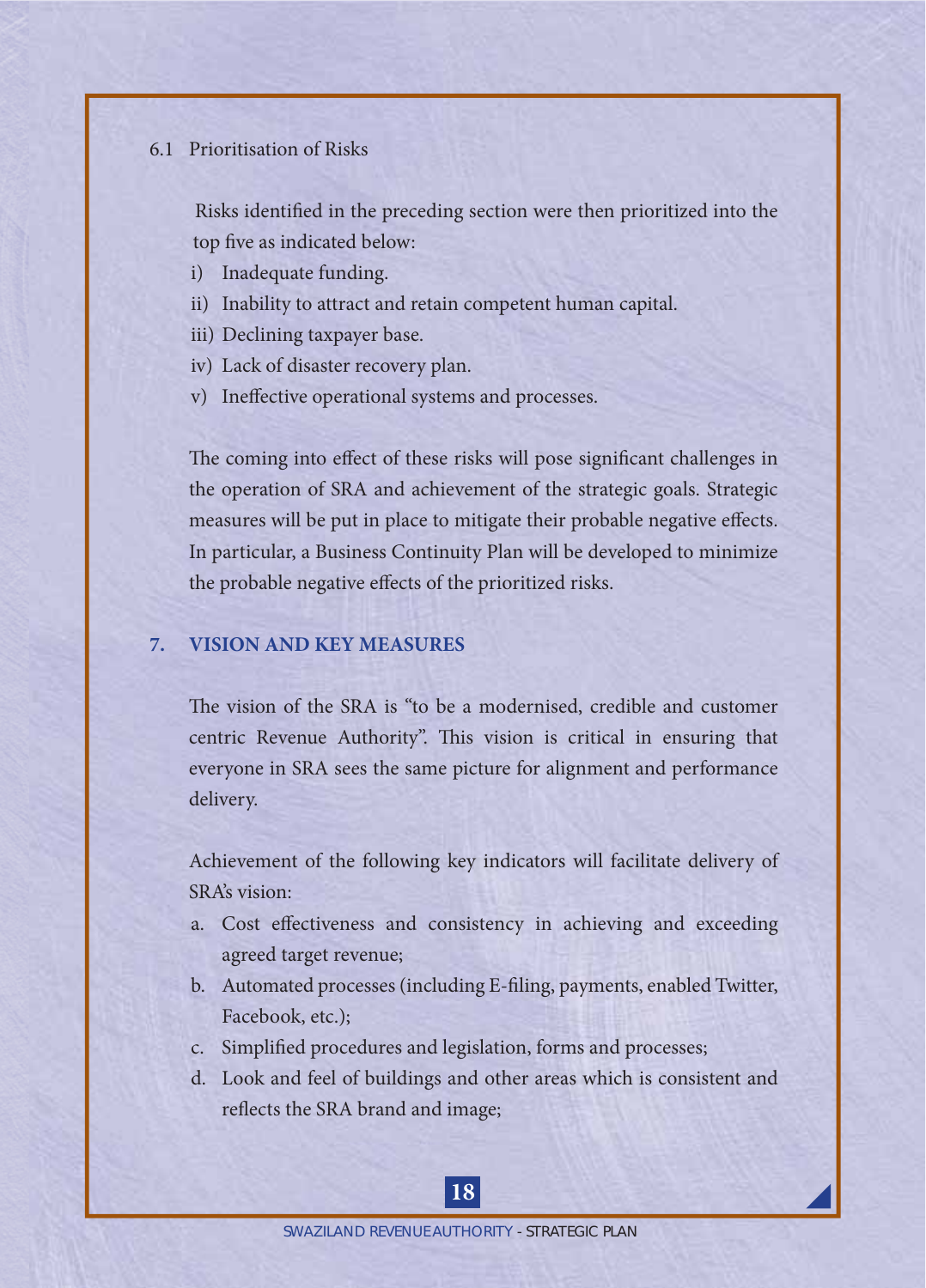- e. Services brought closer to the taxpayer through a variety of communication channels (internet, call-centre, face-to-face, etc.);
- f. Respected by taxpayers and regarded as delivering efficient and effective services:
- g. Highly skilled, contemporary and agile workforce;
- h. Change champions who embody and drive continuous improvement initiatives.

#### **8. STRATEGIC FOCUS AREAS**

The Strategic Plan will be driven through four (4) focus areas, identified as: Cost Efficiencies; Customer and Stakeholder Centricity; Human Capital; and, Modernisation.

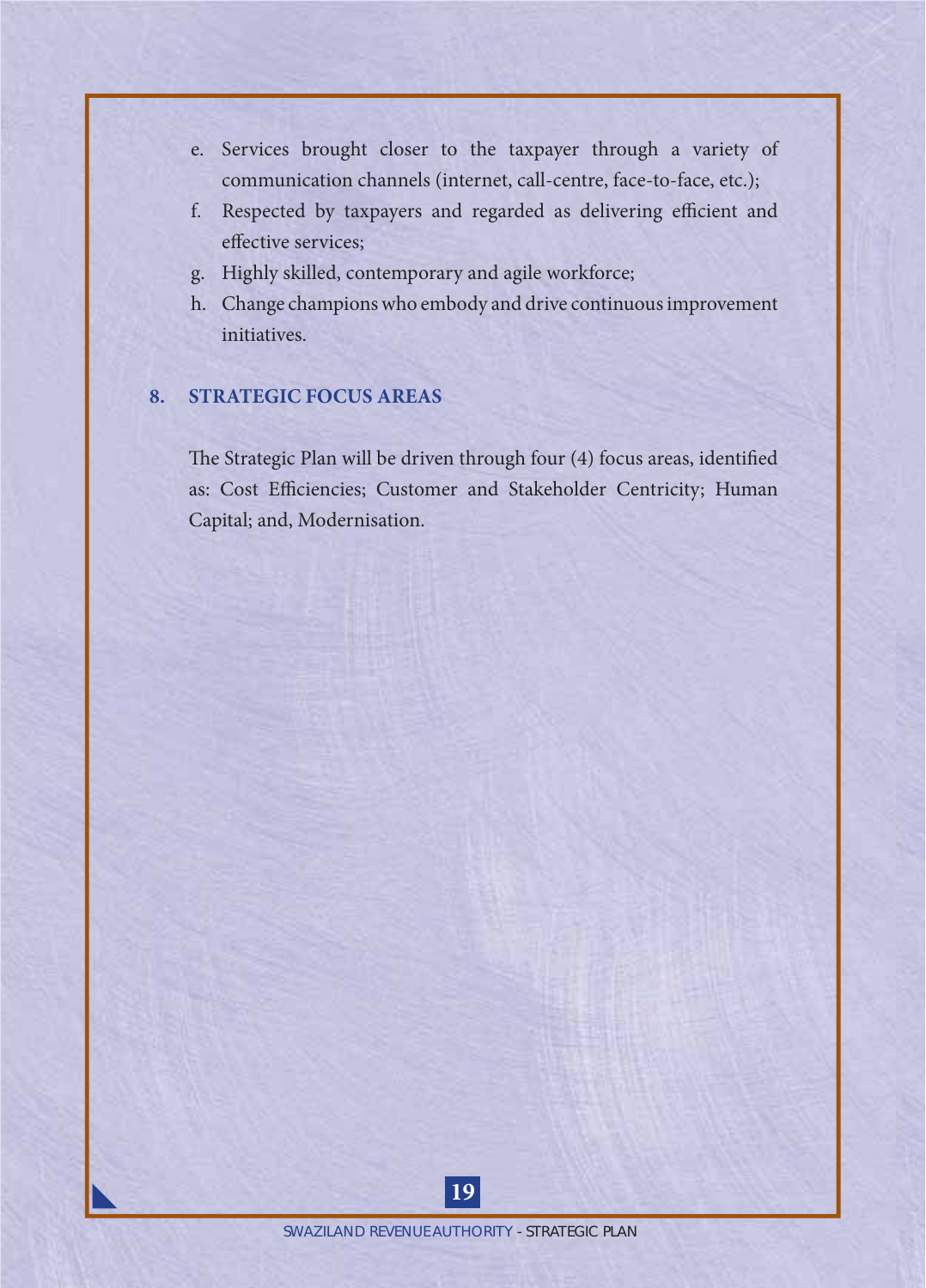|           | <b>REAS</b><br>KEY FOCUS A                    | OBIECTIVES                                                                                                                                                                                            | <b>MEASURES OF SUCCESS</b>                                                                                                                                                                                                                                                                                                                                                                                                                                                                                                                                                 |  |
|-----------|-----------------------------------------------|-------------------------------------------------------------------------------------------------------------------------------------------------------------------------------------------------------|----------------------------------------------------------------------------------------------------------------------------------------------------------------------------------------------------------------------------------------------------------------------------------------------------------------------------------------------------------------------------------------------------------------------------------------------------------------------------------------------------------------------------------------------------------------------------|--|
|           | 1) COST EFFICIENCIES                          | effectively and efficiently, manage<br>building a financially sustainable<br>To collect the required revenue<br>cost of doing business whilst<br>organisation.                                        | 3-5% running cost to revenue ratio for 2012 to 2015.<br>Revenue targets (actual vs. budget).<br>Risk management.<br>$\begin{array}{c} \square \end{array}$<br>$\widehat{a}$<br>ි                                                                                                                                                                                                                                                                                                                                                                                           |  |
|           | ND STAKEHOLDER<br>2) CUSTOMER A<br>CENTRICITY | To deliver customer and<br>stakeholder centricity.                                                                                                                                                    | Customer perception survey results - 10% improvement<br>Memorandum of Understandings (MOUs) in place with<br>Service Level Agreements (SLAs) agreed and<br>2012/13 and 5% for 2013/14 and 2014/15.<br>Taxpayer Charter implemented.<br>strategic partners/stakeholders.<br>implemented.<br>$\bigoplus$<br>$\mathbf{d}$<br>$\widehat{a}$<br>ි                                                                                                                                                                                                                               |  |
| <b>20</b> | 3) HUMAN CAPITAL                              | our revenue, operational and<br>capacity of our staff to meet<br>To attract, retain and build<br>strategic objectives.                                                                                | Talent identification strategy approved and implemented.<br>Career and Succession Plan approved and implemented.<br>Climate audit results (staff satisfaction survey) 1%-2%<br>Integrity measures - number of valid cases reported.<br>Staff retention strategy approved and implemented<br>Performance management review results $>= 2.5$ .<br>Proficiency assessment results (100%)<br>5% training expenditure on staff cost.<br>improvement annually.<br>(attrition of talent)<br>$\Omega$<br>$\Theta$<br>ਚਿ<br>ನ<br>ි<br>ದ<br>$\widehat{f}$<br>$\overline{\mathbf{e}}$ |  |
|           | <b>NOL</b><br>4) MODERNISAT                   | Develop an effective institutional<br>correct, uniform and consistent<br>administration of revenue laws/<br>business with and within SRA.<br>legislation and ease of doing<br>framework that promotes | Integrated Revenue Administration System (IRAS) and a<br>Documented procedures and process flows clearly<br>Modernisation Plan approved and implemented.<br>new Customs System implemented<br>understood and implemented.<br>G)<br>G<br>ನ                                                                                                                                                                                                                                                                                                                                  |  |
|           |                                               |                                                                                                                                                                                                       |                                                                                                                                                                                                                                                                                                                                                                                                                                                                                                                                                                            |  |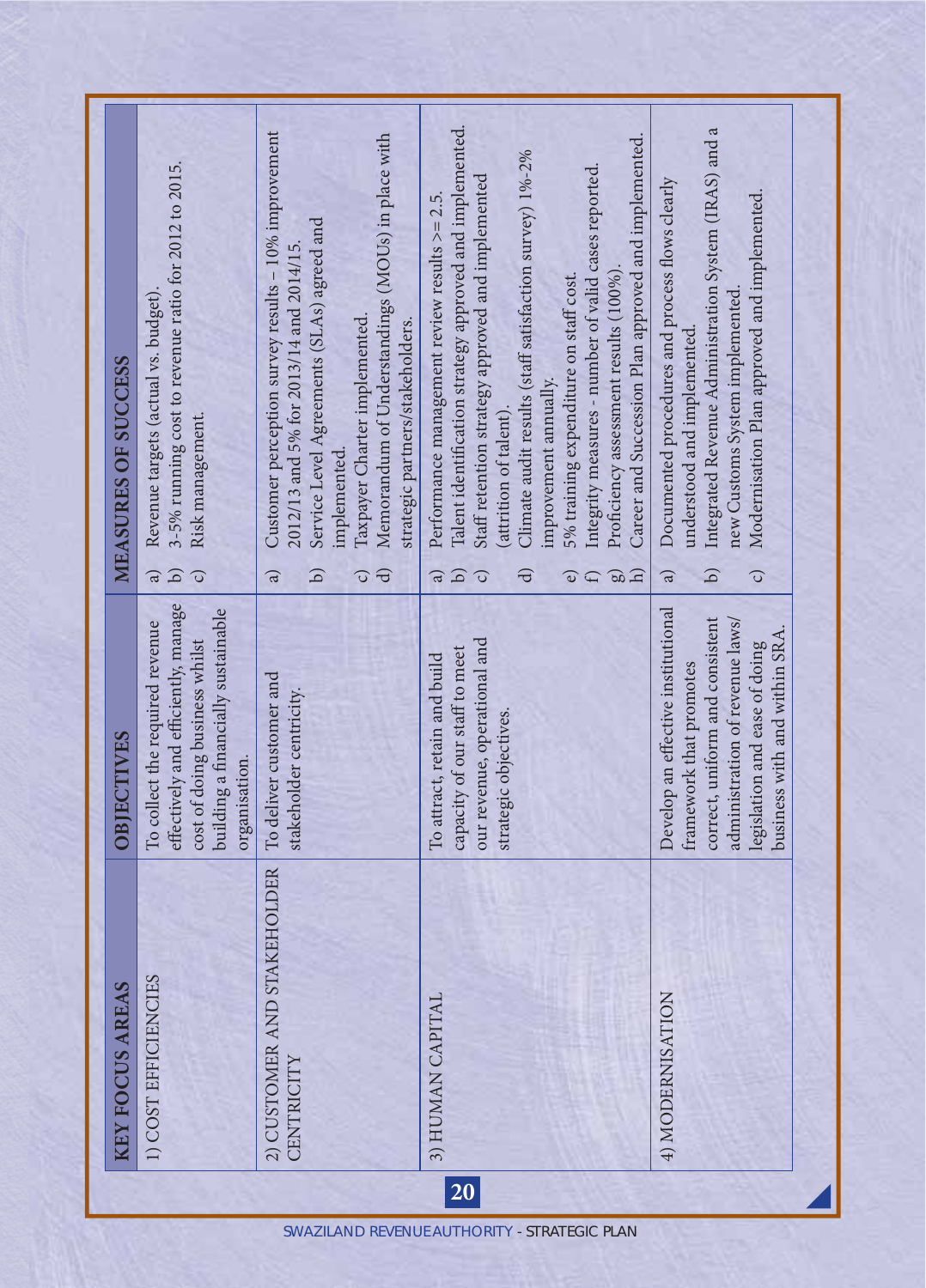#### **9. CORPORATE ACTION PLANS FOR STRATEGY**

#### 1. Focus Area: Cost Efficiencies Period: 2012/13 – 2014/15

**Objective:** To collect the required revenue effectively and efficiently manage costs of doing business whilst building a financially sustainable organisation.

## **Measures of Success:**<br>1. Revenue targets :

- 1. Revenue targets agreed and met (actual vs. budget).<br>2. 3-5% running cost to revenue ratio.
- 2. 3-5% running cost to revenue ratio.
- 3. Risk management.<br>4. Actual cost awaren
- Actual cost awareness sessions vs. planned.

#### **Champion/Team: Chief Financial Officer**

Implementation Action Plan:

| N <sub>o</sub> | <b>Action Step</b>                                       | Accountable<br>Officer            | Due           | Progress |
|----------------|----------------------------------------------------------|-----------------------------------|---------------|----------|
| 1.             | Identify risk management<br>measures.                    | <b>Chief Internal</b><br>Auditor  | 30 April 2012 |          |
| 2.             | Approve efficiency level<br>measures.                    | Commissioner<br>General           | 30 April 2012 |          |
| 3.             | Identify cost saving<br>initiatives.                     | Chief Financial<br>Officer        | 31 March 2012 |          |
| 4.             | Develop and implement<br>a risk management<br>framework. | <b>Chief Internal</b><br>Auditor  | 30 June 2012  |          |
| 5.             | <b>Education</b> on cost<br>awareness at all levels.     | <b>Chief Financial</b><br>Officer | 30 June 2013  |          |

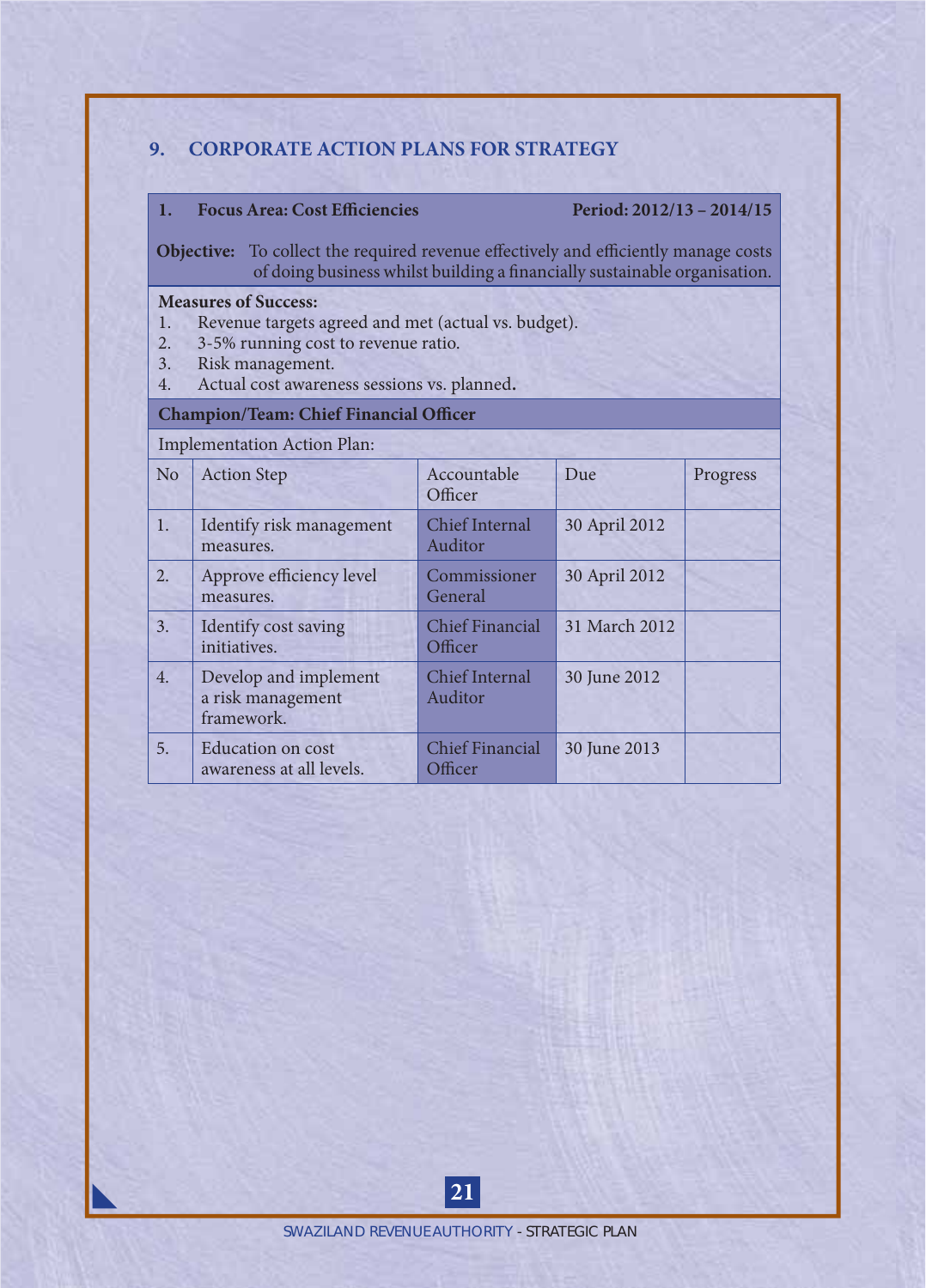#### **2. Focus Area: Customer and Stakeholder CentricityPeriod: 2012/13 – 2014/15**

**Objective:** To deliver customer and stakeholder centricity.

#### **Measures of Success:**

- 1. Customer perception survey results 10% improvement for 2012/13 and 5% improvement for 2013/14 – 2014/15.
- 2. SLAs agreed and implemented.
- 3. Taxpayer Charter implemented.<br>4. MOUs in place with strategic parallel
- MOUs in place with strategic partners/stakeholders.

#### **Champion/Team: Commissioner Domestic Taxes**

#### Implementation Action Plan:

| No               | <b>Action Step</b>                                                                               | Accountable<br>Officer                                     | Due                                                                               | Progress |
|------------------|--------------------------------------------------------------------------------------------------|------------------------------------------------------------|-----------------------------------------------------------------------------------|----------|
| $\overline{1}$ . | Conduct the customer<br>perception survey.                                                       | Commissioner<br>General                                    | 30 April 2012<br>(Baseline)<br>Results should<br>be out by July of<br>every year. |          |
| 2.               | Develop SLAs across the<br>whole organisation.                                                   | Director<br>Analysis,<br>Planning and<br><b>Statistics</b> | 30 November<br>2012                                                               |          |
| 3.               | <b>Review SLAs</b><br>implementation and<br>provide feedback.                                    | Director<br>Analysis,<br>Planning and<br><b>Statistics</b> | 31 March<br>2013 and<br>every March<br>thereafter                                 |          |
| 4.               | Review Taxpayer Charter<br>in line with output of the<br><b>Customer Satisfaction</b><br>Survey. | Commissioner<br>General                                    | 31 July 2012                                                                      |          |
| 5.               | Conduct staff workshops on<br>the Taxpayer Charter.                                              | Director<br>Human<br>Resources                             | 30 September<br>2012                                                              |          |
| 6.               | Identify strategic partners<br>/ stakeholders and create a<br>database.                          | Commissioner<br>General                                    | 30 April 2012                                                                     |          |
| 7.               | Develop and sign MOUs<br>with Key Partners.                                                      | Chief Legal<br>Officer                                     | 30 September<br>2012                                                              |          |
| 8.               | <b>Identify Strategic Service</b><br>Centres across the country.                                 | Commissioner<br><b>Domestic Taxes</b>                      | 31 March 2013                                                                     |          |
| 9.               | Acquire building<br>infrastructure for service<br>centres (CAPEX).                               | Chief Financial<br>Officer                                 | 31 March 2014                                                                     |          |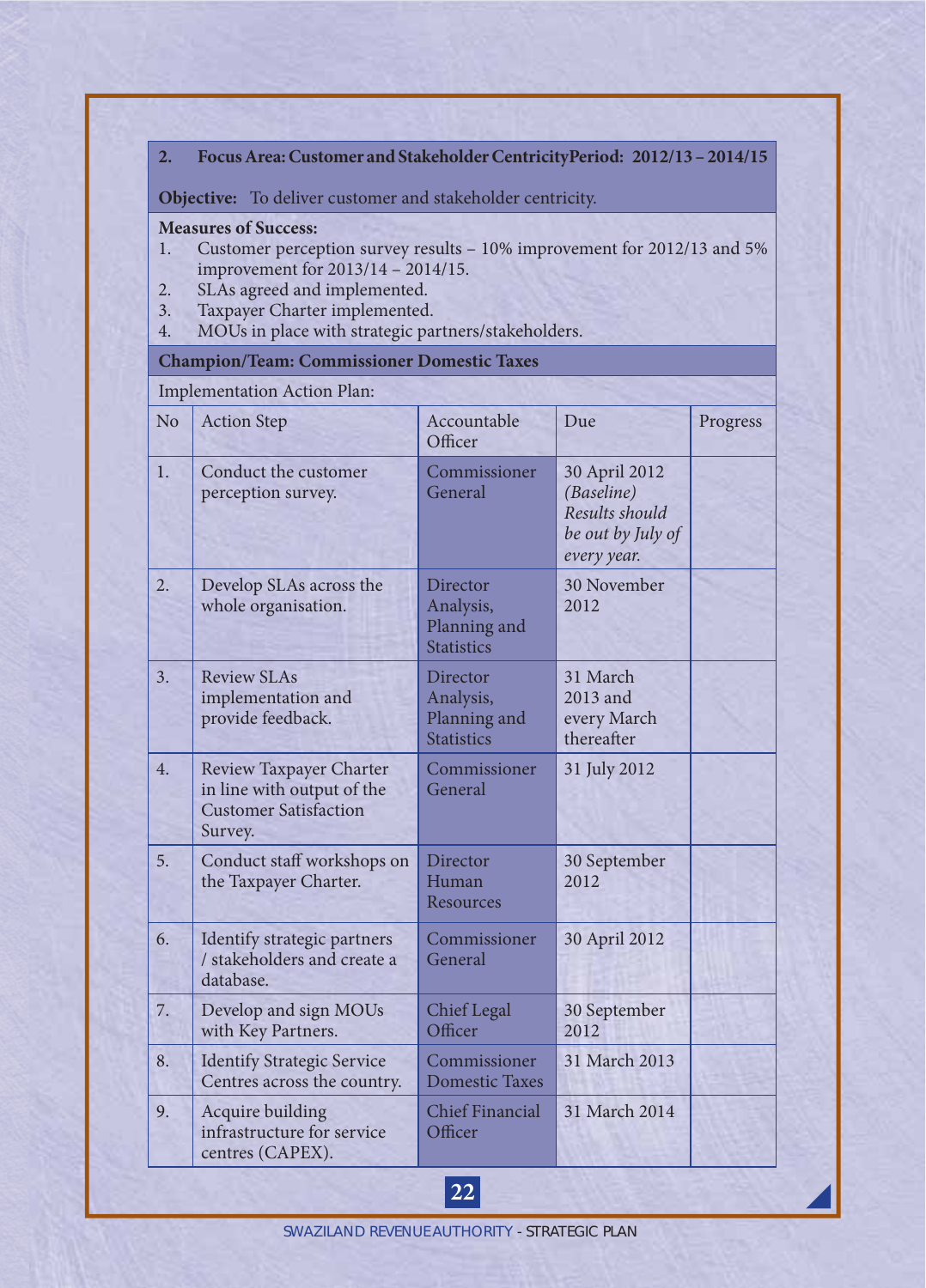| 3.                                           | <b>Focus Area: Human Capital</b>                                                                                                                                                                                                                                                                                                                                                                                                                                                                                   |                             | Period: 2012/13 - 2014/15 |          |
|----------------------------------------------|--------------------------------------------------------------------------------------------------------------------------------------------------------------------------------------------------------------------------------------------------------------------------------------------------------------------------------------------------------------------------------------------------------------------------------------------------------------------------------------------------------------------|-----------------------------|---------------------------|----------|
|                                              | <b>Objective:</b> To attract, retain and build capacity of our staff to meet our revenue,<br>operational and strategic objectives.                                                                                                                                                                                                                                                                                                                                                                                 |                             |                           |          |
| 1.<br>2.<br>3.<br>4.<br>5.<br>6.<br>7.<br>8. | <b>Measures of Success:</b><br>Performance management review results $>= 2.5$ .<br>Talent identification strategy approved and implemented.<br>Staff retention strategy approved and implemented (attrition of talent).<br>Climate audit results (staff satisfaction survey) 1% to 2% improvement<br>annually.<br>5% training expenditure on staff cost.<br>Integrity measures - number of valid cases reported.<br>Proficiency assessment results (100%).<br>Career and succession plan approved and implemented. |                             |                           |          |
|                                              | <b>Champion/Team: Director Human Resources</b>                                                                                                                                                                                                                                                                                                                                                                                                                                                                     |                             |                           |          |
|                                              | Implementation Action Plan:                                                                                                                                                                                                                                                                                                                                                                                                                                                                                        |                             |                           |          |
| N <sub>o</sub>                               | <b>Action Step</b>                                                                                                                                                                                                                                                                                                                                                                                                                                                                                                 | Accountable<br>Officer      | Due                       | Progress |
| 1.                                           | Develop and implement<br>Performance Management<br>System (PMS).                                                                                                                                                                                                                                                                                                                                                                                                                                                   | Director Human<br>Resources | 30 April<br>2013          |          |
| 2.                                           | Develop and implement<br>training programmes on<br>PMS.                                                                                                                                                                                                                                                                                                                                                                                                                                                            | Director Human<br>Resources | 30 April<br>2013          |          |
| 3.                                           | Develop and align job<br>outputs to operational<br>processes.                                                                                                                                                                                                                                                                                                                                                                                                                                                      | Director Human<br>Resources | 31<br>December<br>2012    |          |
| 4.                                           | Implement PMS at Team<br>and Individual Level.                                                                                                                                                                                                                                                                                                                                                                                                                                                                     | Director Human<br>Resources | 31 March<br>2014          |          |
| 5.                                           | Implement PMS and<br>$achieve >= 2.5 performance$<br>for average number of staff.                                                                                                                                                                                                                                                                                                                                                                                                                                  | Director Human<br>Resources | 31 March<br>2014          |          |
| 6.                                           | <b>Conduct Organisation Staff</b><br>Skills Audit.                                                                                                                                                                                                                                                                                                                                                                                                                                                                 | Director Human<br>Resources | 31 March<br>2013          |          |
| 7.                                           | Place staff based on Skills<br>Audit results.                                                                                                                                                                                                                                                                                                                                                                                                                                                                      | Director Human<br>Resources | 30 April<br>2013          |          |
| 8.                                           | Develop training plans<br>based on skills and<br>Performance Management<br>results.                                                                                                                                                                                                                                                                                                                                                                                                                                | Director Human<br>Resources | 31 July<br>2013           |          |
| 9.                                           | Implement training<br>programme and attain >5%<br>of staff cost.                                                                                                                                                                                                                                                                                                                                                                                                                                                   | Director Human<br>Resources | 30 April<br>2014          |          |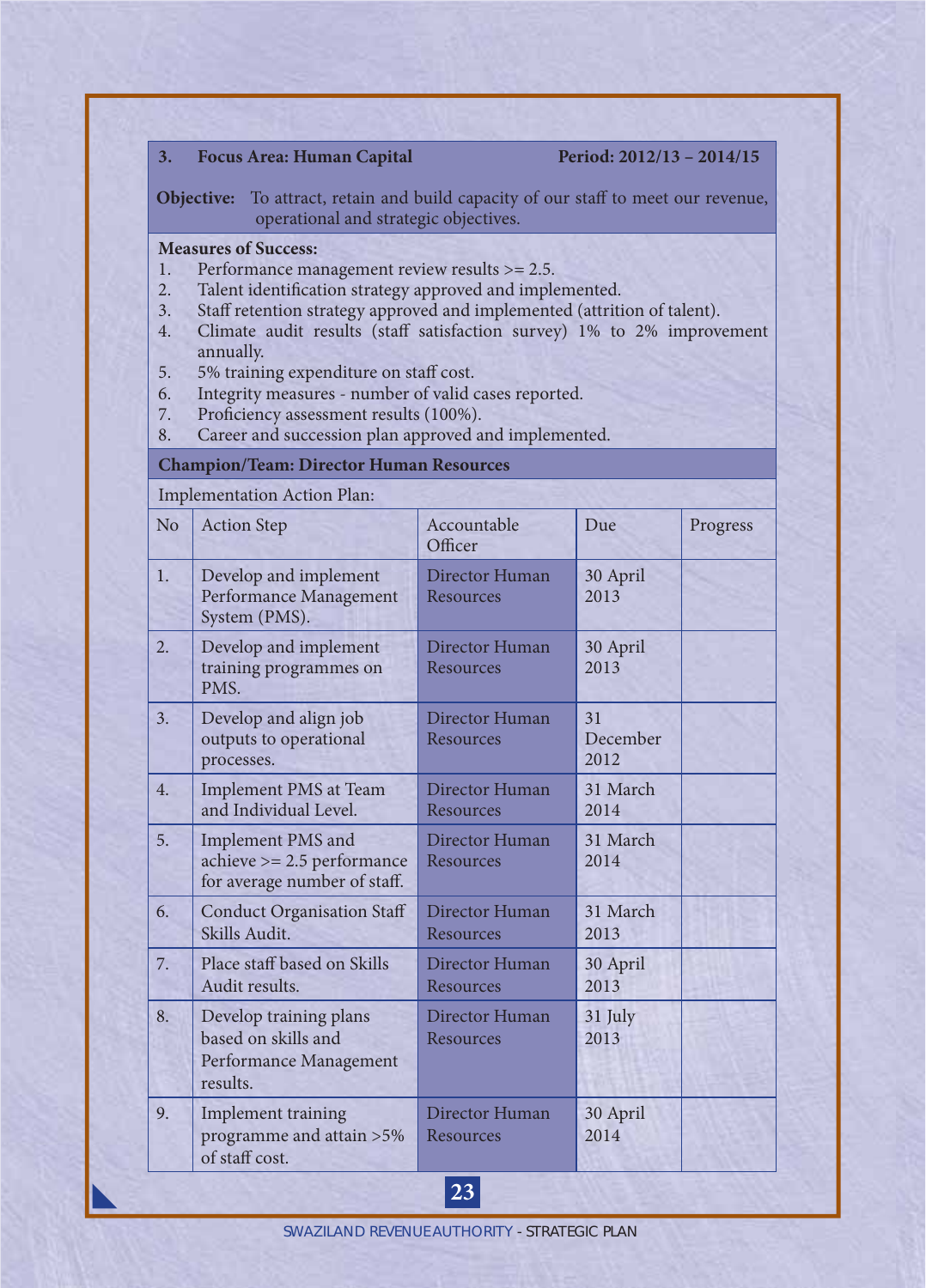| 10. | Develop staff retention<br>strategy and processes.                                                      | Director<br>Human<br><b>Resources</b> | 31 March 2013       |
|-----|---------------------------------------------------------------------------------------------------------|---------------------------------------|---------------------|
| 11. | Implement staff retention<br>strategy.                                                                  | Director<br>Human<br>Resources        | 30 April 2014       |
| 12. | Conduct baseline staff<br>satisfaction survey.                                                          | Director<br>Human<br>Resources        | 31 May 2013         |
| 13. | Conduct integrity<br>workshops for staff and<br>other stakeholders.                                     | Director<br><b>Internal Affairs</b>   | 31 August 2012      |
| 14. | Extend scope and<br>relationship with Anti-<br>Corruption Commission to<br>include workshops for staff. | Director<br><b>Internal Affairs</b>   | 31 August 2012      |
| 15. | Develop policy on<br>proficiency assessments.                                                           | Commissioner<br>Customs               | 31 March 2013       |
| 16. | Implement proficiency<br>assessments.                                                                   | Commissioner<br>Customs               | 30 April 2014       |
| 17. | Develop an organisation<br>wide Succession Plan and<br>identify pool of potential<br>leaders.           | Director<br>Human<br><b>Resources</b> | 31 March 2014       |
| 18. | Develop and implement<br>partnerships with other<br>Revenue Authorities and<br>Tertiary Institutions.   | Commissioner<br>General               | 30 June 2014        |
| 19. | Develop staff welfare<br>programme.                                                                     | Director<br>Human<br>Resources        | 28 February<br>2013 |

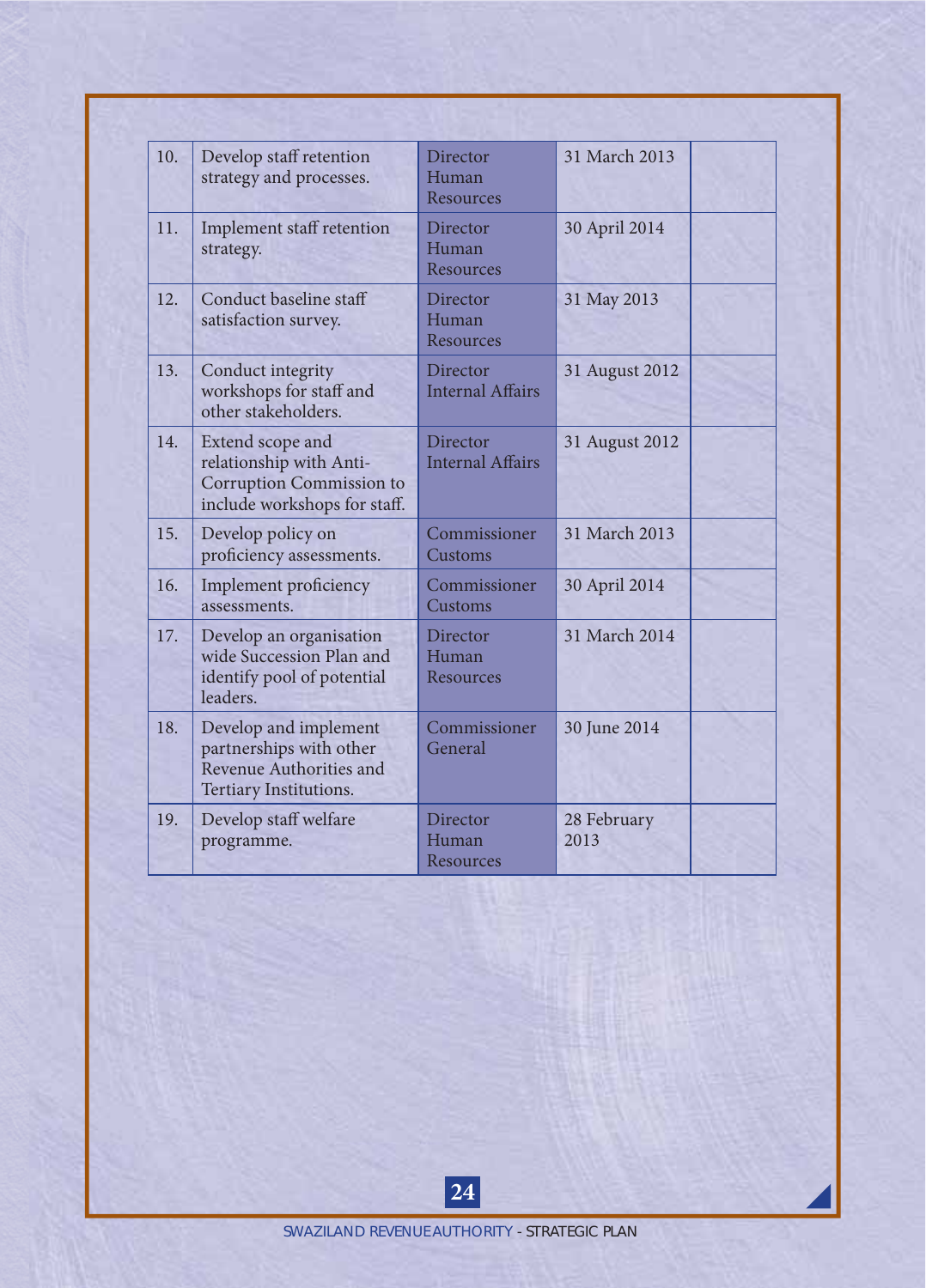| <b>Focus Area: Modernisation</b><br>Period: 2012/13 - 2014/15<br>$\overline{4}$ .<br>To develop an effective institutional framework that promotes correct,<br>Objective:<br>uniform and consistent administration of revenue laws/legislation and<br>ease of doing business with and within SRA. |                                                                                                                                                                                                                                                        |                                       |                   |          |  |  |
|---------------------------------------------------------------------------------------------------------------------------------------------------------------------------------------------------------------------------------------------------------------------------------------------------|--------------------------------------------------------------------------------------------------------------------------------------------------------------------------------------------------------------------------------------------------------|---------------------------------------|-------------------|----------|--|--|
| 1.<br>2.<br>3.                                                                                                                                                                                                                                                                                    | <b>Measures of Success:</b><br>Documented procedures and process flows clearly understood and implemented.<br>Integrated Revenue Administration System (IRAS) and a new Customs system<br>implemented.<br>Modernisation Plan approved and implemented. |                                       |                   |          |  |  |
|                                                                                                                                                                                                                                                                                                   | <b>Champion/Team: Commissioner Modernisation</b>                                                                                                                                                                                                       |                                       |                   |          |  |  |
|                                                                                                                                                                                                                                                                                                   | Implementation Action Plan:                                                                                                                                                                                                                            |                                       |                   |          |  |  |
| N <sub>o</sub>                                                                                                                                                                                                                                                                                    | <b>Action Step</b>                                                                                                                                                                                                                                     | Accountable<br>Officer                | Due               | Progress |  |  |
| 1.                                                                                                                                                                                                                                                                                                | Restructure the<br>organisation to create a<br>modernisation team.                                                                                                                                                                                     | Commissioner<br>General               | 30 April 2012     |          |  |  |
| 2.                                                                                                                                                                                                                                                                                                | Develop a Modernisation<br>Plan.                                                                                                                                                                                                                       | Commissioner<br>General               | 30 June 2012      |          |  |  |
| 3.                                                                                                                                                                                                                                                                                                | Approval of Modernisation<br>Plan.                                                                                                                                                                                                                     | Executive<br>Committee                | 30 September 2012 |          |  |  |
| 4.                                                                                                                                                                                                                                                                                                | Identification of all<br>procedures and processes.                                                                                                                                                                                                     | <b>Chief</b> Legal<br>Officer         | 30 April 2012     |          |  |  |
| 5.                                                                                                                                                                                                                                                                                                | Select and document the<br>critical existing processes as<br>they are.                                                                                                                                                                                 | Chief Internal<br>Auditor             | 30 June 2012      |          |  |  |
| 6.                                                                                                                                                                                                                                                                                                | Train staff on existing<br>procedures and processes as<br>they are.                                                                                                                                                                                    | Director Human<br>Resources           | 31 December 2012  |          |  |  |
| 7.                                                                                                                                                                                                                                                                                                | Improve selected processes<br>and procedures.                                                                                                                                                                                                          | Commissioner<br><b>Domestic Taxes</b> | 30 April 2013     |          |  |  |
| 8.                                                                                                                                                                                                                                                                                                | Train staff on improved<br>processes and procedures.                                                                                                                                                                                                   | Director Human<br>Resources           | 31 December 2013  |          |  |  |
| 9.                                                                                                                                                                                                                                                                                                | Acquire and Implement<br><b>IRAS</b>                                                                                                                                                                                                                   | Commissioner<br>General               | 30 April 2012     |          |  |  |
| 10.                                                                                                                                                                                                                                                                                               | Establish project for<br>Customs system and<br>acquisition system.                                                                                                                                                                                     | Commissioner<br>General               | 30 September 2012 |          |  |  |
| 11.                                                                                                                                                                                                                                                                                               | <b>Implement Customs</b><br>system.                                                                                                                                                                                                                    | Commissioner<br>Customs               | 30 April 2013     |          |  |  |
| 12.                                                                                                                                                                                                                                                                                               | Source and implement a<br>Document Management<br>System.                                                                                                                                                                                               | Commissioner<br>General               | 31 March 2014     |          |  |  |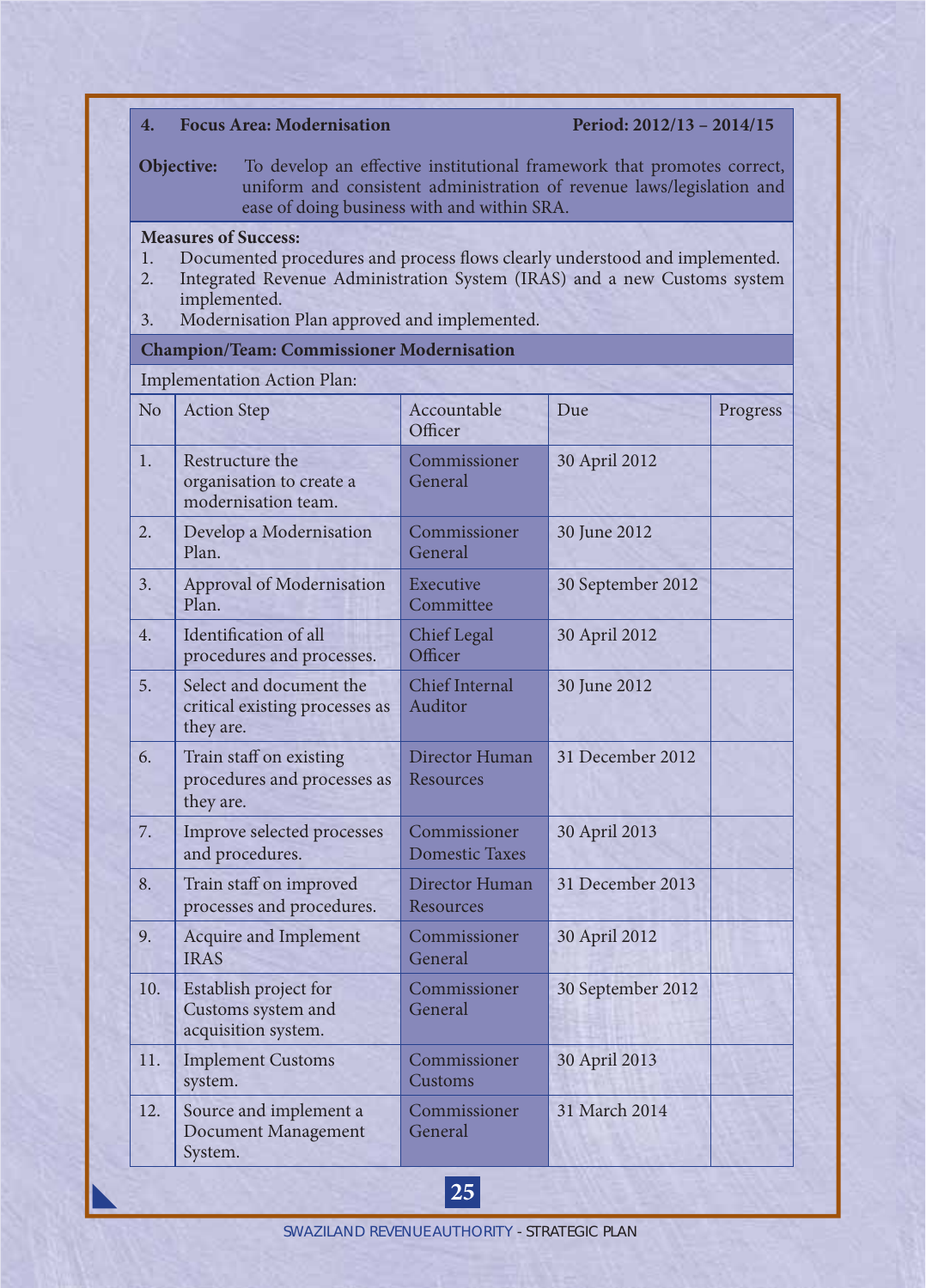#### **10. MONITORING AND EVALUATION**

Monitoring and evaluation help improve performance and achieve results. More precisely, the overall purpose of monitoring and evaluation is the measurement and assessment of performance in order to more effectively manage and achieve results. Indicators should be objective, verifiable and clearly understood by all stakeholders. There will be a six (6) monthly Corporate Strategy (CS) review to ensure that the organisation is on track to achieving its strategic intents. Departments will submit quarterly progress reports of their business plans with improvement action areas.

A Strategy Implementation Team (SIT) will assist with the implementation and monitoring of strategy. The role of the SIT amongst others will include:

- a) Providing input to the Strategic Plan;
- b) Finalising the strategy document;
- c) Communicating the process to all staff;
- d) Arranging and assisting in communicating strategy to all staff;
- e) Following up on the cascading to all levels;
- f) Agreeing milestones meetings to evaluate and communicate progress;
- g) Feedback to executive team on progress;
- h) Propose/Set dates for review;
- i) Communicate to divisions to prepare for review;
- j) Facilitate sessions to collect bottom up input for future strategy sessions;
- k) Present input at strategy sessions;
- l) Form part of the strategy finalisation workshop.

#### **11. CONCLUSION**

The Strategy process involves conducting the strategic planning process, developing action plans, rolling out of the strategy to all employees and linking performance management, i.e., team and individual outputs and objectives supported by actions. The implementation process is key to the whole process as it results in the achievement of strategic goals. Progress has to be evaluated and changes implemented to ensure performance results are achieved. The SRA will be embarking on this journey which has in it a lot of challenges. Creating an enabling environment and upgrading competence amongst Leadership and Staff will contribute to the success of the organisation in achieving the 3-year Strategic Plan for the period 2012/13 – 2014/15. Interdependence between departments, divisions, teams and individuals will ensure a smoother road ahead.